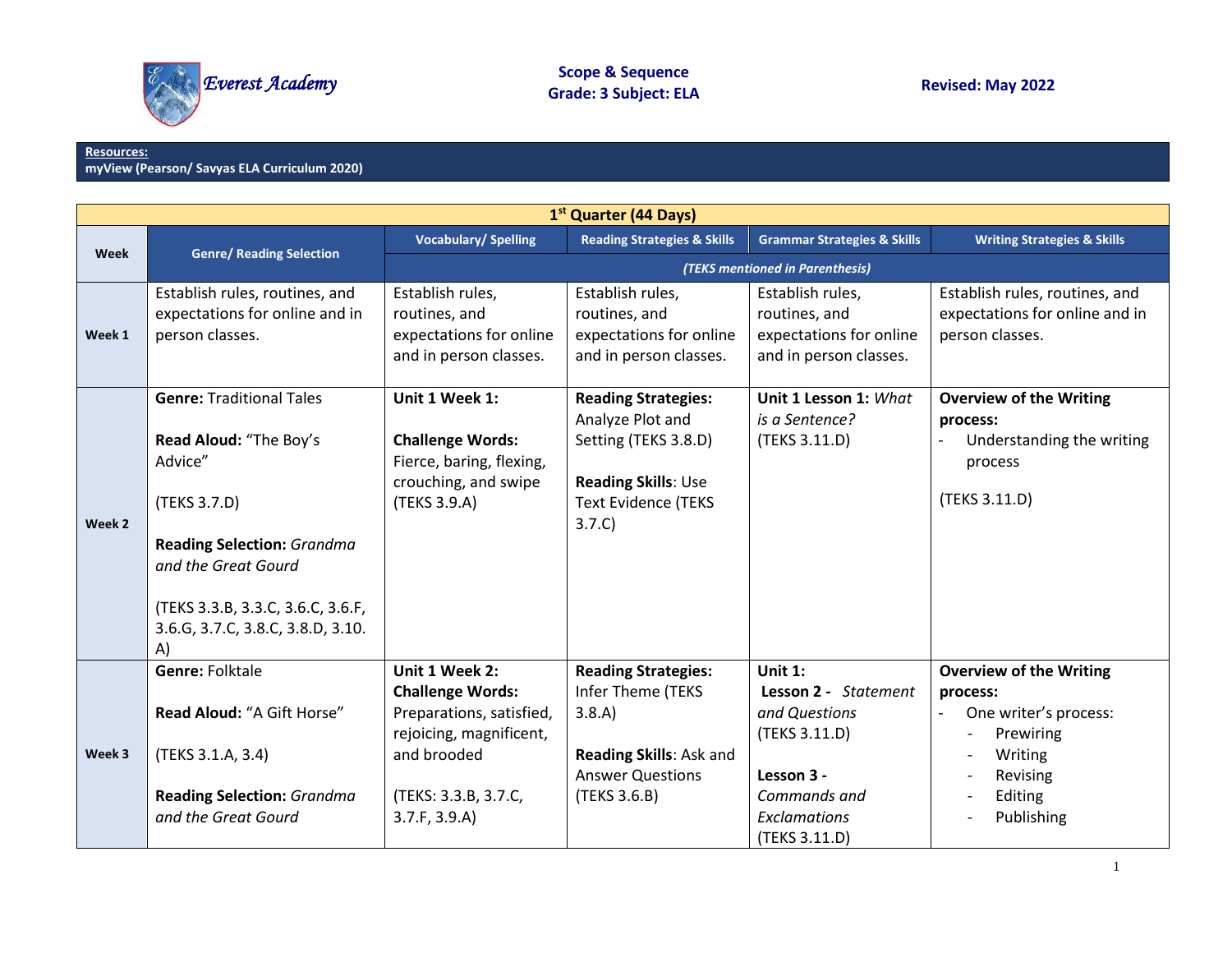

|        | 1 <sup>st</sup> Quarter (44 Days)           |                                                    |                                                        |                                                |                                                                                                 |  |  |  |
|--------|---------------------------------------------|----------------------------------------------------|--------------------------------------------------------|------------------------------------------------|-------------------------------------------------------------------------------------------------|--|--|--|
| Week   |                                             | <b>Vocabulary/Spelling</b>                         | <b>Reading Strategies &amp; Skills</b>                 | <b>Grammar Strategies &amp; Skills</b>         | <b>Writing Strategies &amp; Skills</b>                                                          |  |  |  |
|        | <b>Genre/ Reading Selection</b>             |                                                    |                                                        | (TEKS mentioned in Parenthesis)                |                                                                                                 |  |  |  |
|        | (TEKS 3.3 B, 3.6 B, 3.3.F, 3.6.G,<br>3.8.A) | Spelling words from<br>the list.                   |                                                        |                                                | (TEKS 3.11.D)                                                                                   |  |  |  |
|        | <b>Genre: Realistic Fiction</b>             | Unit 1 Week 3:                                     | <b>Reading Strategies:</b><br>Analyze Characters       | Unit $1$ :<br>Lesson 4 -                       | <b>The Forms of Writing</b>                                                                     |  |  |  |
|        | Read Aloud: "Feeling the Cold"              | <b>Challenge Words:</b><br>Amazing, bored, and     | (TEKS 3.7.C)                                           | The Subject of a<br>Sentence                   | <b>Personal Narrative</b>                                                                       |  |  |  |
|        | (TEKS 3.1.A, 3.4)                           | dreams                                             | <b>Reading Skills: Make</b><br>Inferences (TEKS 3.6.F) | (TEKS 3.11.D)                                  | Minilesson: Setting and<br>Sequence of Events.                                                  |  |  |  |
| Week 4 | <b>Reading Selection: Cocoliso</b>          | (TEKS: 3.3.B, 3.7.C,<br>3.7.F, 3.9.A)              |                                                        | Lesson 5 -<br>The Predicate of a               | (TEKS 3.12.A)                                                                                   |  |  |  |
|        | (TEKS 3.3.B, 3.6.E, 3.6.F, 3.7.C,<br>3.8.B) |                                                    |                                                        | Sentence<br>(TEKS 3.11.D)                      | Minilesson: Brainstorm and Set<br>a Purpose / Plan your Personal<br>Narrative.<br>(TEKS 3.11.A) |  |  |  |
|        | <b>Genre: Realistic Fiction</b>             | Unit 1 Week 4:                                     | <b>Reading Strategies:</b>                             | Unit $1$ :                                     | <b>The Forms of Writing</b>                                                                     |  |  |  |
|        |                                             |                                                    | <b>Analyze Text Features</b>                           | Lesson $6-$                                    |                                                                                                 |  |  |  |
|        | Read Aloud: "Feeling the Cold"              | <b>Challenge Words:</b><br>Shield, lack, exposure, | (TEKS 3.9.D)                                           | Correcting Run-on<br>Sentence                  | <b>Personal Narrative</b>                                                                       |  |  |  |
|        | (TEKS 3.1.A, 3.4)                           | nomadic, and<br>landscape                          | Reading Skills: Use<br><b>Text Evidence (TEKS</b>      | (TEKS 3.11.D)                                  | Minilesson: Develop an<br>Engaging Idea.                                                        |  |  |  |
| Week 5 | <b>Reading Selection: Cocoliso</b>          | (TEKS: 3.1.A, 3.3.A                                | 3.7.C)                                                 | <b>Unit 1 Review and Test</b><br>(TEKS 3.11.D) | (TEKS 3.11.B)                                                                                   |  |  |  |
|        | (TEKS 3.6.B, 3.6.E)                         | 3.7.C, 3.7.F, 3.9.D)                               |                                                        |                                                | Minilesson: Compose a Setting.<br>(TEKS 3.11.B, 3.12.A)                                         |  |  |  |
|        |                                             |                                                    |                                                        |                                                | Minilesson:                                                                                     |  |  |  |
|        |                                             |                                                    |                                                        |                                                | Problem/Resolution                                                                              |  |  |  |
|        |                                             |                                                    |                                                        |                                                | (TEKS 3.1.E, 3.12.A)                                                                            |  |  |  |
| Week 6 | <b>Genre: Informational Text</b>            | Unit 1 Week 5:                                     | <b>Reading Strategies:</b>                             | Unit 2:                                        | The Forms of Writing                                                                            |  |  |  |
|        |                                             |                                                    | <b>Analyze Descriptive</b>                             | Lesson $1-$                                    |                                                                                                 |  |  |  |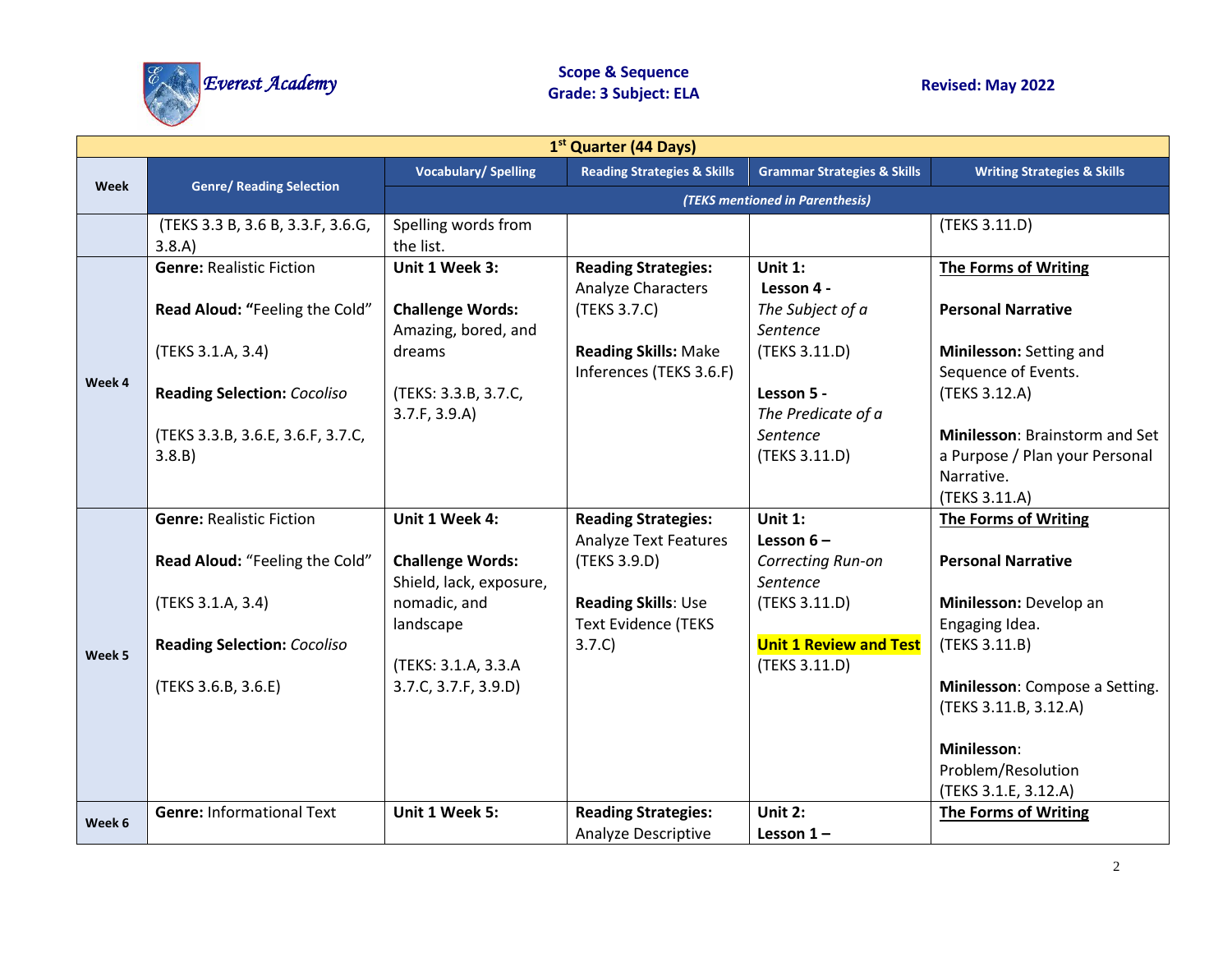

|             | 1 <sup>st</sup> Quarter (44 Days)                                                                                                                                                                                                                                                         |                                                                                                                                                                                       |                                                                                                                                                                                                                                                                                               |                                                                                                                                         |                                                                                                                                                                                                                                                                                  |  |  |  |
|-------------|-------------------------------------------------------------------------------------------------------------------------------------------------------------------------------------------------------------------------------------------------------------------------------------------|---------------------------------------------------------------------------------------------------------------------------------------------------------------------------------------|-----------------------------------------------------------------------------------------------------------------------------------------------------------------------------------------------------------------------------------------------------------------------------------------------|-----------------------------------------------------------------------------------------------------------------------------------------|----------------------------------------------------------------------------------------------------------------------------------------------------------------------------------------------------------------------------------------------------------------------------------|--|--|--|
|             |                                                                                                                                                                                                                                                                                           | <b>Vocabulary/Spelling</b>                                                                                                                                                            | <b>Reading Strategies &amp; Skills</b>                                                                                                                                                                                                                                                        | <b>Grammar Strategies &amp; Skills</b>                                                                                                  | <b>Writing Strategies &amp; Skills</b>                                                                                                                                                                                                                                           |  |  |  |
| <b>Week</b> | <b>Genre/ Reading Selection</b>                                                                                                                                                                                                                                                           |                                                                                                                                                                                       |                                                                                                                                                                                                                                                                                               | (TEKS mentioned in Parenthesis)                                                                                                         |                                                                                                                                                                                                                                                                                  |  |  |  |
|             | Read Aloud: "Feeling Cold"<br>(TEKS 3.1.A, 3.4)<br>Reading Selection: Living in the<br>Desert<br>(TEKS 3.6.A, 3.6.B, 3.C, 3.6.E)                                                                                                                                                          | <b>Challenge Words:</b><br>Pouch, globe,<br>murmuring,<br>mountainside, and<br>footpath<br>(TEKS: 3.7.C, 3.7.F,<br>3.8.C, 3.9.A)                                                      | Language (TEKS 3.7.C,<br>3.10.D<br><b>Reading Skills:</b><br><b>Visualize Details (TEKS</b><br>3.6.D)                                                                                                                                                                                         | <b>What Are Nouns?</b><br>(TEKS 3.11.D)<br>Lesson $2 -$<br>Common and Proper<br><b>Nouns</b><br><b>TEKS:(3.11D)</b>                     | <b>Personal Narrative</b><br>Minilesson: Compose an<br>Introduction.<br>(TEKS 3.11.B)<br>Minilesson: Develop an Event<br>Sequence/Dialogue<br>(TEKS 3.12.A)<br>Minilesson: Describe Actions,<br>Thoughts, and Feelings/<br>Compose a Conclusion<br>(TEKS 3.11.A, 3.11.B, 3.12.A) |  |  |  |
| Week 7      | <b>Project Week: Inquiry and</b><br><b>Research</b><br>This week students will<br>research what could be done<br>to improve a local park or<br>playground and then write<br>an opinion letter to the town<br>mayor or a park official.<br>(TEKS 3.9.E, 3.12.C, 3.12.D,<br>3.13.C, 3.13.D) | Unit 1 Week 6: Project<br>Week<br>Students will use the<br>academic words in<br>the unit and other<br>research words to<br>help with writing<br>their opinion letter.<br>(TEKS 3.7.F) | <b>Project Week: Inquiry</b><br>and Research<br>This week students<br>will research what<br>could be done to<br>improve a local park<br>or playground and<br>then write an opinion<br>letter to the town<br>mayor or a park<br>official.<br>(TEKS 3.9.E, 3.12.C,<br>3.12.D, 3.13.C,<br>3.13.D | Unit 2:<br>Lesson $3 -$<br>Nouns in the Subject<br>(TEKS 3.11.D)<br>Lesson $4-$<br>Singular and Plural<br><b>Nouns</b><br>(TEKS 3.11.D) | <b>The Forms of Writing</b><br><b>Personal Narrative</b><br><b>Minilesson: Coordinating</b><br>Conjunctions.<br>(TEKS 3.11.D)<br>Minilesson: Descriptive<br>Adjectives: Comparative and<br>Superlative (TEKS 3.11.D)<br>Minilesson: Pronouns/ Adverbs<br>(TEKS 3.11.D)           |  |  |  |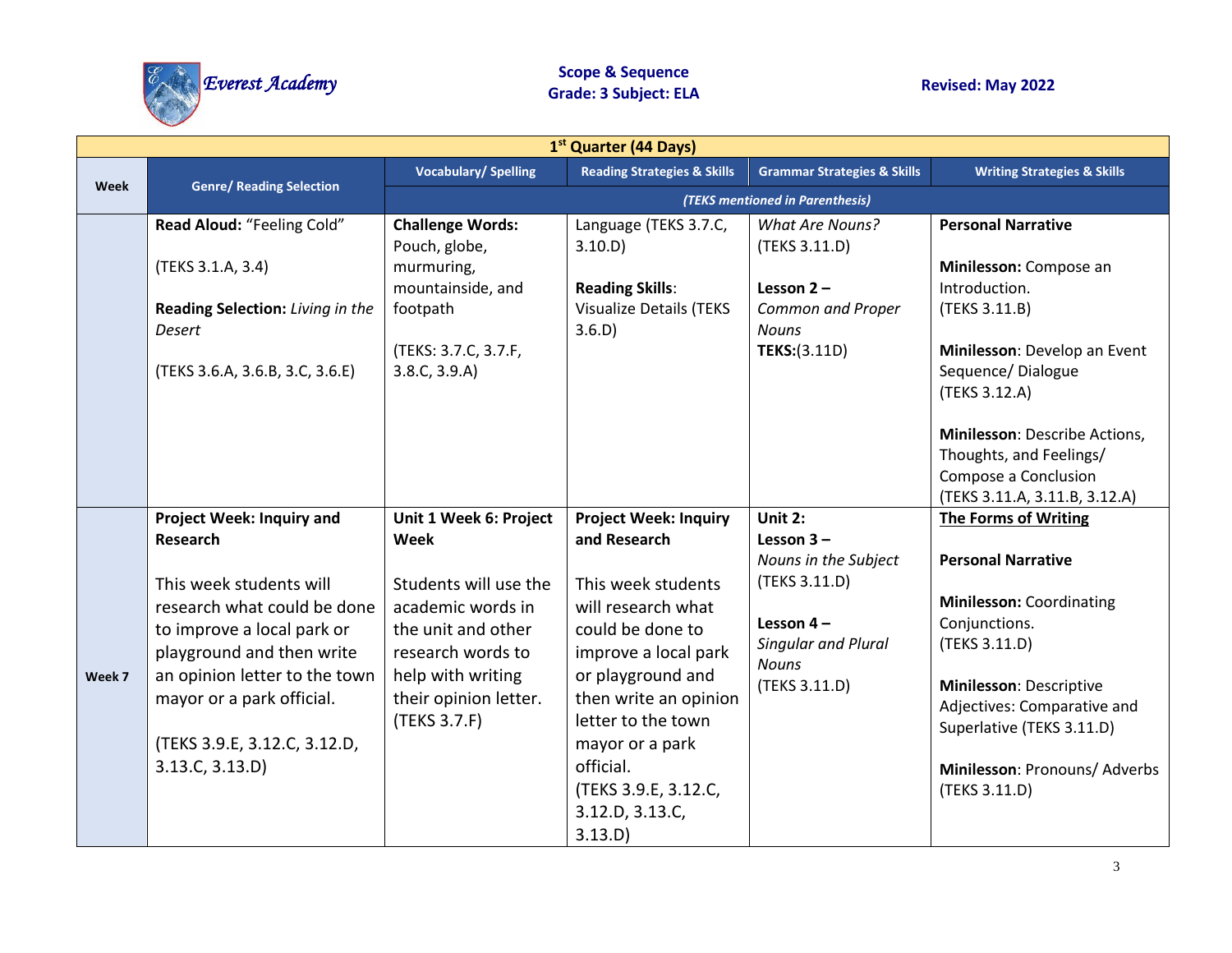

|        | 1 <sup>st</sup> Quarter (44 Days)                                                                                                                                                                                                                                                       |                                                                                                                                                                              |                                                                                                                                 |                                                                                                                                                        |                                                                                                                                                                                                                                                                                                                           |  |  |
|--------|-----------------------------------------------------------------------------------------------------------------------------------------------------------------------------------------------------------------------------------------------------------------------------------------|------------------------------------------------------------------------------------------------------------------------------------------------------------------------------|---------------------------------------------------------------------------------------------------------------------------------|--------------------------------------------------------------------------------------------------------------------------------------------------------|---------------------------------------------------------------------------------------------------------------------------------------------------------------------------------------------------------------------------------------------------------------------------------------------------------------------------|--|--|
| Week   |                                                                                                                                                                                                                                                                                         | <b>Vocabulary/Spelling</b>                                                                                                                                                   | <b>Reading Strategies &amp; Skills</b>                                                                                          | <b>Grammar Strategies &amp; Skills</b>                                                                                                                 | <b>Writing Strategies &amp; Skills</b>                                                                                                                                                                                                                                                                                    |  |  |
|        | <b>Genre/ Reading Selection</b>                                                                                                                                                                                                                                                         |                                                                                                                                                                              |                                                                                                                                 | (TEKS mentioned in Parenthesis)                                                                                                                        |                                                                                                                                                                                                                                                                                                                           |  |  |
|        | <b>Genre: Informational Text</b>                                                                                                                                                                                                                                                        | Unit 2 Week 1:                                                                                                                                                               | <b>Reading Strategies:</b>                                                                                                      | Unit 2:                                                                                                                                                | Catch-up Week                                                                                                                                                                                                                                                                                                             |  |  |
| Week 8 | Read Aloud: "Dance of the<br>Bees"<br>(TEKS 3.1.A, 3.4)                                                                                                                                                                                                                                 | <b>Challenge Words:</b><br>Nature, patterns,<br>repeat, sequence, and<br>symmetry                                                                                            | Identify Main Idea and<br>Details (TEKS 3.6.G)<br><b>Reading Skills: Monitor</b><br><b>Comprehension (TEKS</b>                  | Lesson $5 -$<br>Plural Nouns with -es<br>(TEKS 3.11.D)<br>Lesson $6-$                                                                                  |                                                                                                                                                                                                                                                                                                                           |  |  |
|        | <b>Reading Selection: Weird</b><br>Friends: Unlikely Allies in the<br>Animal Kingdom<br>(TEKS 3.3.B, 3.6.G, 3.6.I, 3.9.D)                                                                                                                                                               | (TEKS: 3.3, 3.6.F, 3.7.C,<br>3.9.D)<br>Spelling words from<br>the list.                                                                                                      | 3.6.1                                                                                                                           | More Plural Nouns with<br>-es<br>(TEKS 3.11.D)                                                                                                         |                                                                                                                                                                                                                                                                                                                           |  |  |
| Week 9 | 1 <sup>st</sup> Benchmark<br><b>Genre: Informational Text</b><br>Read Aloud: "The Dreamtime<br>of the Australian Aborigines"<br>(TEKS 3.1.A, 3.4, 3.9)<br><b>Reading Selection: Weird</b><br>Friends: Unlikely Allies in the<br>Animal Kingdom<br>(TEKS 3.3.B, 3.6.G, 3.9.D,<br>3.10.B) | Unit 2 Week 2:<br><b>Challenge Words:</b><br>predators, protection,<br>immune, species, and<br>emerges<br>(TEKS: 3.7.C, 3.7.F,<br>3.9.D)<br>Spelling words from<br>the list. | <b>Reading Strategies:</b><br>Analyze Text Structure<br>(TEKS 3.9.D)<br><b>Reading Skills: Evaluate</b><br>Details (TEKS 3.6.G) | Unit $2:$<br>Lesson $7-$<br><b>Special Plural Nouns</b><br>(TEKS 3.11.D)<br>Lesson $8-$<br><b>Singular Possessive</b><br><b>Nouns</b><br>(TEKS 3.11.D) | <b>The Forms of Writing</b><br><b>Informative Writing</b><br>Minilesson: How-to Article<br>(TEKS 3.12.B)<br>Minilesson: Compose a<br><b>Headline and Lead (TEKS</b><br>3.12.B)<br>Minilesson: Compose Facts and<br><b>Details</b><br>(TEKS 3.12.B)<br>Minilesson: Brainstorm/Plan<br>Your How-to Article<br>(TEKS 3.11.A) |  |  |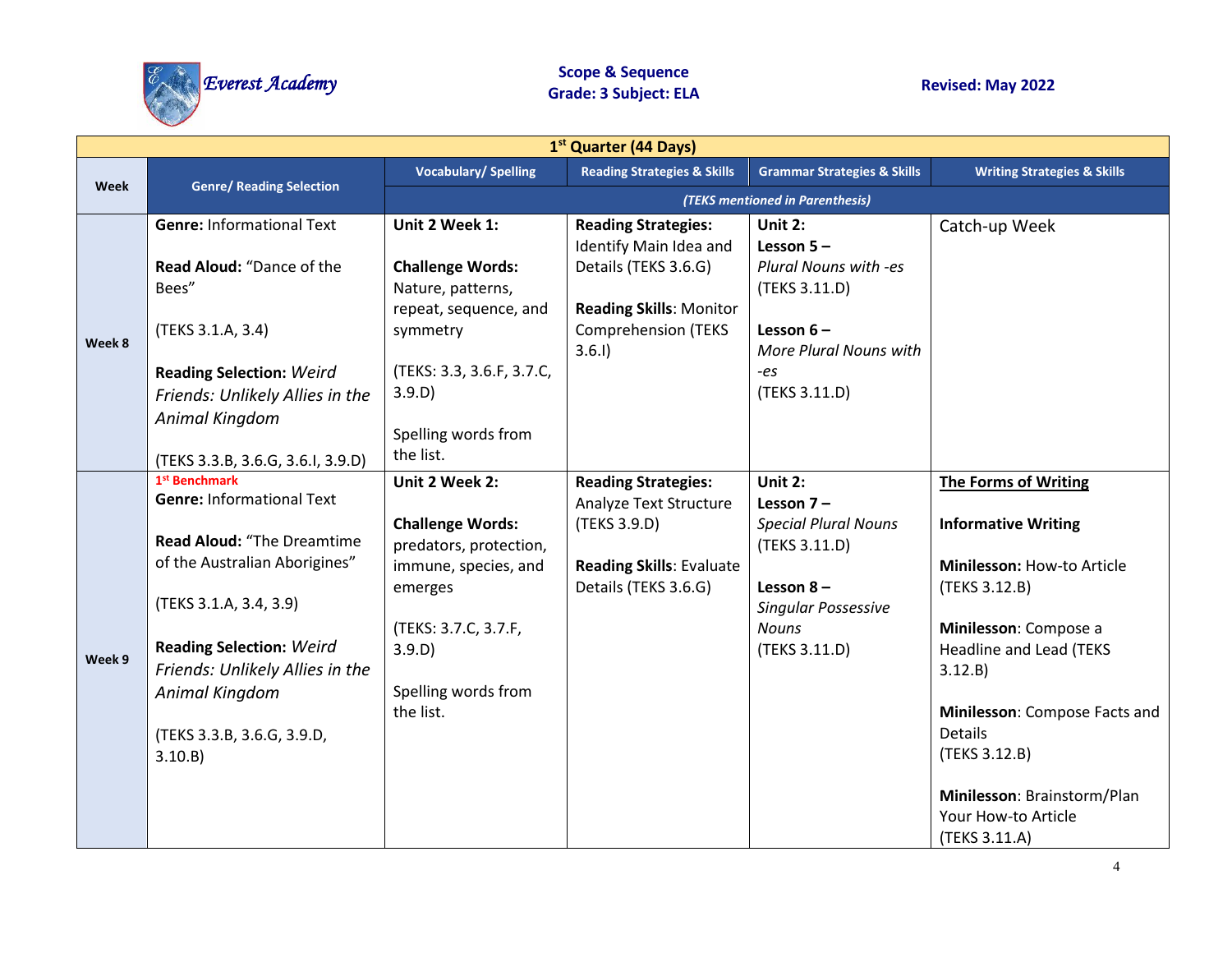

|         | 1 <sup>st</sup> Quarter (44 Days) |                            |                                        |                                        |                                        |  |  |  |  |
|---------|-----------------------------------|----------------------------|----------------------------------------|----------------------------------------|----------------------------------------|--|--|--|--|
| Week    | <b>Genre/ Reading Selection</b>   | <b>Vocabulary/Spelling</b> | <b>Reading Strategies &amp; Skills</b> | <b>Grammar Strategies &amp; Skills</b> | <b>Writing Strategies &amp; Skills</b> |  |  |  |  |
|         |                                   |                            |                                        | (TEKS mentioned in Parenthesis)        |                                        |  |  |  |  |
|         | Review                            | Review                     | Review                                 | Unit 2:                                | Review                                 |  |  |  |  |
|         |                                   |                            |                                        | Lesson $9-$                            |                                        |  |  |  |  |
|         |                                   |                            |                                        | <b>Plural Possessive Nouns</b>         |                                        |  |  |  |  |
| Week 10 |                                   |                            |                                        | (TEKS 3.11.D)                          |                                        |  |  |  |  |
|         |                                   |                            |                                        | <b>Unit 2 Review and</b>               |                                        |  |  |  |  |
|         |                                   |                            |                                        | <b>Test</b>                            |                                        |  |  |  |  |
|         |                                   |                            |                                        | (TEKS 3.11.D)                          |                                        |  |  |  |  |
|         |                                   |                            |                                        | Review                                 |                                        |  |  |  |  |

|        | 2 <sup>nd</sup> Quarter (43 Days) |                            |                                        |                                        |                                        |  |  |  |
|--------|-----------------------------------|----------------------------|----------------------------------------|----------------------------------------|----------------------------------------|--|--|--|
|        | <b>Genre/ Reading Selection</b>   | <b>Vocabulary/Spelling</b> | <b>Reading Strategies &amp; Skills</b> | <b>Grammar Strategies &amp; Skills</b> | <b>Writing Strategies &amp; Skills</b> |  |  |  |
| Week   |                                   |                            |                                        | (TEKS mentioned in Parenthesis)        |                                        |  |  |  |
|        | <b>Genre: Persuasive Text</b>     | Unit 2 Week 3:             | <b>Reading Strategies:</b>             | Unit $3:$                              | The Forms of Writing                   |  |  |  |
|        |                                   |                            | <b>Analyze Illustrations</b>           | Lesson 1 -                             |                                        |  |  |  |
|        | Read Aloud: "Producer and         | <b>Challenge Words:</b>    | (TEKS 3.10.C)                          | What Are Verbs?                        | <b>Informative Writing</b>             |  |  |  |
|        | Consumer"                         | Depended, well-being,      |                                        | (TEKS 3.11.D)                          |                                        |  |  |  |
|        |                                   | population, available,     | <b>Reading Skills:</b>                 |                                        | Minilesson: Develop an                 |  |  |  |
|        | (TEKS 3.1.A, 3.4, 3.8)            | and balance                | Synthesize Information                 |                                        | <b>Engaging Main Idea</b>              |  |  |  |
| Week 1 |                                   | (TEKS: 3.3, 3.6.F, 3.7.C,  | (TEKS 3.6.H)                           |                                        | (TEKS 3.12.B)                          |  |  |  |
|        | <b>Reading Selection: Welcome</b> | 3.9.D)                     |                                        |                                        |                                        |  |  |  |
|        | Back Wolves! and Wolves Don't     |                            |                                        |                                        | Minilesson: Develop Relevant           |  |  |  |
|        | Belong in Yellowstone             | Spelling words from        |                                        |                                        | Details (TEKS 3.12.B)                  |  |  |  |
|        |                                   | the list.                  |                                        |                                        |                                        |  |  |  |
|        | (TEKS 3.3.B, 3.4, 3.6.H, 3.7.C,   |                            |                                        |                                        | <b>Minilesson: Add Facts and</b>       |  |  |  |
|        | 3.7.F, 3.8.C 3.10.C)              |                            |                                        |                                        | Definitions                            |  |  |  |
|        |                                   |                            |                                        |                                        | (TEKS 3.12.B)                          |  |  |  |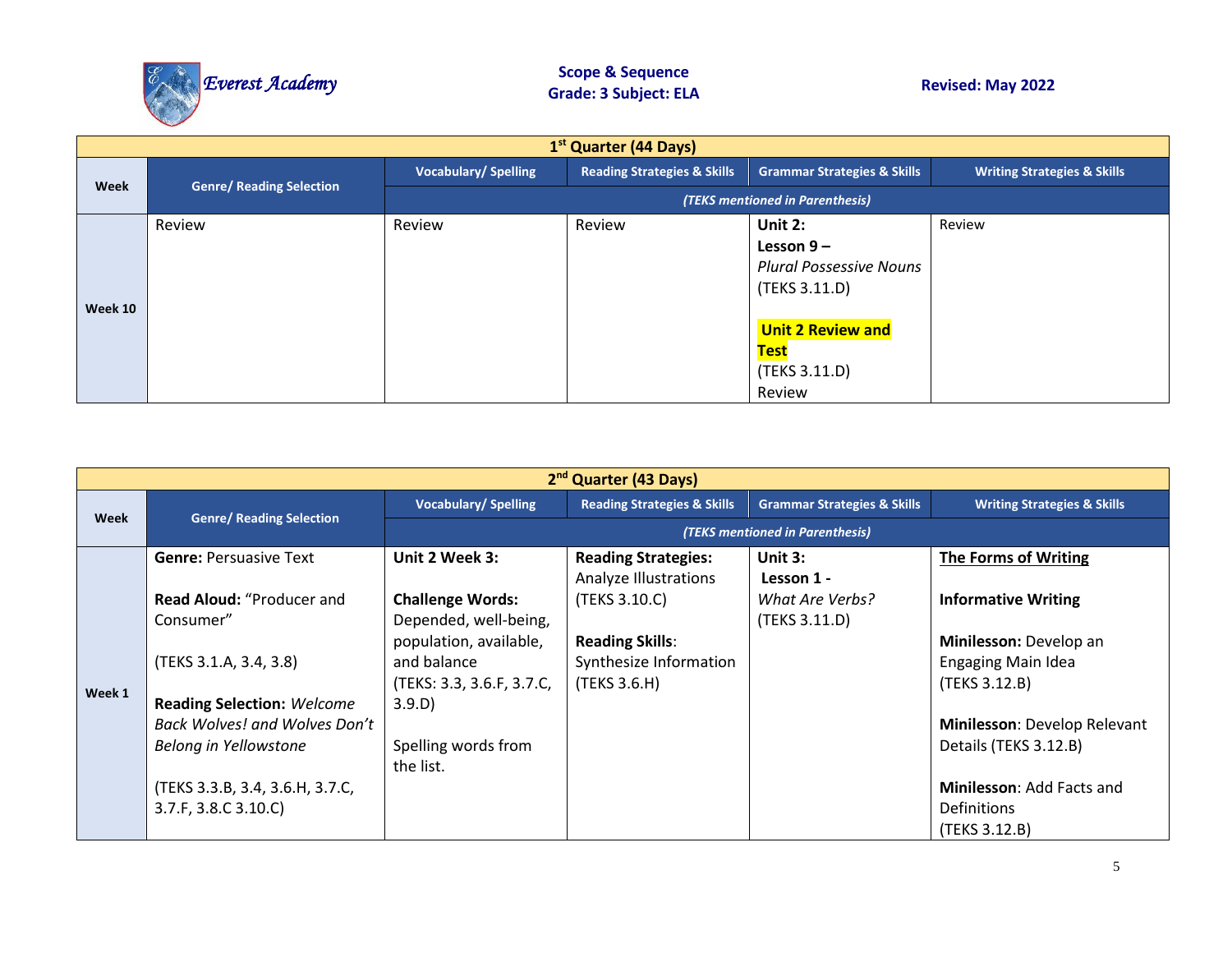

| 2 <sup>nd</sup> Quarter (43 Days) |                                                                                                                                                                                                                         |                                                                                                                                          |                                                                                                                       |                                                                                                                   |                                                                                                                                                                                                                                                                                               |  |  |
|-----------------------------------|-------------------------------------------------------------------------------------------------------------------------------------------------------------------------------------------------------------------------|------------------------------------------------------------------------------------------------------------------------------------------|-----------------------------------------------------------------------------------------------------------------------|-------------------------------------------------------------------------------------------------------------------|-----------------------------------------------------------------------------------------------------------------------------------------------------------------------------------------------------------------------------------------------------------------------------------------------|--|--|
| Week                              |                                                                                                                                                                                                                         | <b>Vocabulary/Spelling</b>                                                                                                               | <b>Reading Strategies &amp; Skills</b>                                                                                | <b>Grammar Strategies &amp; Skills</b>                                                                            | <b>Writing Strategies &amp; Skills</b>                                                                                                                                                                                                                                                        |  |  |
|                                   | <b>Genre/ Reading Selection</b>                                                                                                                                                                                         |                                                                                                                                          |                                                                                                                       | (TEKS mentioned in Parenthesis)                                                                                   |                                                                                                                                                                                                                                                                                               |  |  |
|                                   | <b>Genre: Persuasive Text</b>                                                                                                                                                                                           | Unit 2 Week 4:                                                                                                                           | <b>Reading Strategies:</b>                                                                                            | Unit 3:                                                                                                           | Minilesson: Clarify Steps Using<br><b>Strong Verbs</b><br>(TEKS 3.12.B)<br><b>The Forms of Writing</b>                                                                                                                                                                                        |  |  |
| Week 2                            | Read Aloud: "Recess for Middle<br>School"<br>(TEKS 3.1.A, 3.4, 3.9)<br><b>Reading Selection: Welcome</b><br><b>Back Wolves! and Wolves Don't</b><br>Belong in Yellowstone<br>(TEKS 3.3.B, 3.4, 3.6.G, 3.9.E,<br>3.10.A) | <b>Challenge Words:</b><br>Solitary, multiplied,<br>eliminated, and<br>reintroduced<br>(TEKS: 3.3 D)<br>Spelling words from<br>the list. | Analyze Text Structure<br>(TEKS 3.9.E)<br><b>Reading Skills:</b><br><b>Compare and Contrast</b><br>Texts (TEKS 3.6.G) | Lesson 2 -<br>Verbs in the Present<br>(TEKS 3.11.D)<br>Lesson 3-<br>More Verbs in the<br>Present<br>(TEKS 3.11.D) | <b>Informative Writing</b><br>Minilesson: Develop an<br>Introduction<br>(TEKS 3.11.B)<br>Minilesson: Organize Ideas into<br><b>Steps</b><br>(TEKS 3.11.B)<br>Minilesson: Organize Steps into<br>Sequence<br>(TEKS 3.11.B)<br>Minilesson: Develop and<br>Compose a Conclusion<br>(TEKS 3.11.B) |  |  |
|                                   | <b>Genre: Informational Text</b><br><b>Read Aloud: "Amazing</b>                                                                                                                                                         | Unit 2 Week 5:<br><b>Challenge Words:</b>                                                                                                | <b>Reading Strategies:</b><br>Explain Author's<br>Purpose (TEKS 3.10.A)                                               | Unit 3:<br>Lesson 4 -<br>Verbs in the Past                                                                        | The Forms of Writing<br><b>Informative Writing</b>                                                                                                                                                                                                                                            |  |  |
| Week 3                            | Monarchs"<br>(TEKS 3.1.A, 3.4, 3.9.D)                                                                                                                                                                                   | Biodiversity, adaptions,<br>interdependence, and<br>food chain                                                                           | <b>Reading Skills:</b><br><b>Visualize Details (TEKS</b><br>3.6.D)                                                    | (TEKS 3.11.D)<br>Lesson 5 -<br>More Verbs in the Past                                                             | Minilesson: Edit for<br><b>Prepositions and Prepositional</b><br>Phrases                                                                                                                                                                                                                      |  |  |
|                                   | <b>Reading Selection: Nature's</b><br><b>Patchwork Quilt</b>                                                                                                                                                            | (TEKS: 3.6.F, 3.7.C,<br>3.7.F, 3.9D, 3.10.A)                                                                                             |                                                                                                                       | (TEKS 3.11.D)                                                                                                     | (TEKS 3.11.D)                                                                                                                                                                                                                                                                                 |  |  |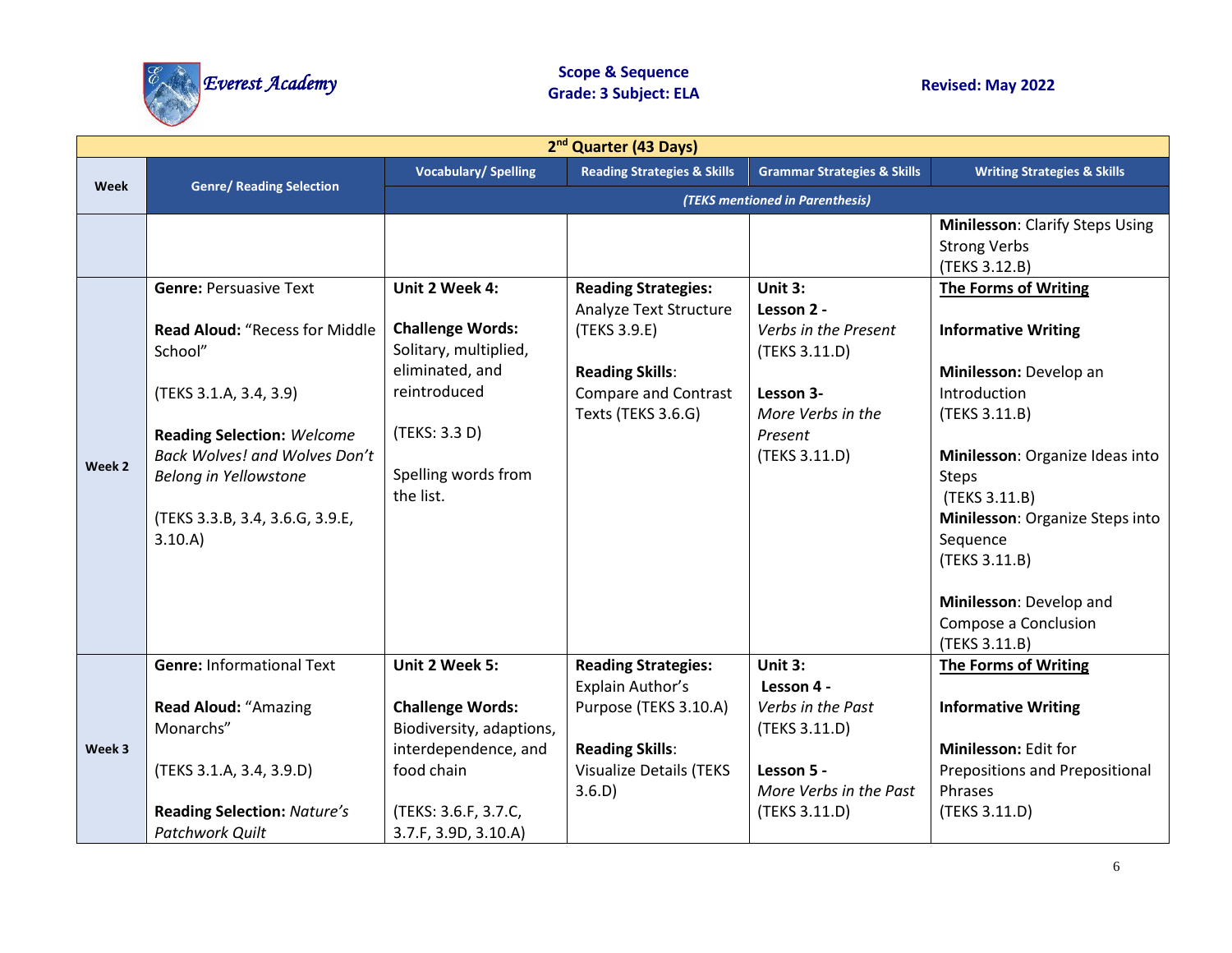

|        | 2 <sup>nd</sup> Quarter (43 Days)                                                                                                                                                                                                 |                                                                                                                                                       |                                                                                                                                                                                                                                                      |                                                                                                                          |                                                                                                                                     |  |  |
|--------|-----------------------------------------------------------------------------------------------------------------------------------------------------------------------------------------------------------------------------------|-------------------------------------------------------------------------------------------------------------------------------------------------------|------------------------------------------------------------------------------------------------------------------------------------------------------------------------------------------------------------------------------------------------------|--------------------------------------------------------------------------------------------------------------------------|-------------------------------------------------------------------------------------------------------------------------------------|--|--|
| Week   | <b>Genre/ Reading Selection</b>                                                                                                                                                                                                   | <b>Vocabulary/Spelling</b>                                                                                                                            | <b>Reading Strategies &amp; Skills</b>                                                                                                                                                                                                               | <b>Grammar Strategies &amp; Skills</b>                                                                                   | <b>Writing Strategies &amp; Skills</b>                                                                                              |  |  |
|        |                                                                                                                                                                                                                                   |                                                                                                                                                       |                                                                                                                                                                                                                                                      | (TEKS mentioned in Parenthesis)                                                                                          |                                                                                                                                     |  |  |
|        | (TEKS 3.3.B, 3.6.D, 3.6.G,<br>3.10.A, 3.10.D                                                                                                                                                                                      | Spelling words<br>from the list.                                                                                                                      |                                                                                                                                                                                                                                                      |                                                                                                                          | Minilesson: Revising for<br><b>Coherence and Clarity</b><br>(TEKS 3.11.C)<br>Minilesson: Edit for<br>Nouns/Adverbs<br>(TEKS 3.11.D) |  |  |
| Week 4 | <b>Project Week: Interactions</b><br>This week students will<br>research plant and animal<br>relationships and create a<br>scrapbook about a plant and<br>animal relationship.<br>(TEKS 3.9.E, 3.12.C, 3.12.D,<br>3.13.C, 3.13.D) | Unit 2 Week 6: Project<br><b>Week</b><br>Students will use the<br>academic vocabulary<br>words in their<br>scrapbooks.<br>(TEKS 3.7.F)                | <b>Project Week:</b><br><b>Interactions</b><br>This week students<br>will research plant<br>and animal<br>relationships and<br>create a scrapbook<br>about a plant and<br>animal relationship.<br>(TEKS 3.9.E, 3.12.C,<br>3.12.D, 3.13.C,<br>3.13.D) | Unit 3:<br>Lesson 6 -<br>Verbs in the<br>Future<br>(TEKS 3.11.D)                                                         | Catch-up Week                                                                                                                       |  |  |
| Week 5 | <b>Genre: Historical Fiction</b><br>Read Aloud: "Crossing the<br>Rockies"<br>(TEKS 3.1.A, 3.4, 3.9)<br><b>Reading Selection: Below Deck:</b><br>A Titanic Story                                                                   | Unit 3 Week 1:<br><b>Challenge Words:</b><br>Abandon, appeared,<br>enormous, interfered,<br>and stationary<br>(TEKS: 3.3, 3.7.C, 3.7.F,<br>3.8.C, 3.9 | <b>Reading Strategies:</b><br>Analyze Plot and<br>Setting (TEKS 3.8.C)<br><b>Reading Skills: Correct</b><br>or Confirm Predictions<br>(TEKS 3.8.C)                                                                                                   | Unit $3:$<br>Lesson 7-<br>The Special Verb" be"<br>(TEKS 3.11.D)<br>Lesson $8-$<br><b>Helping Verbs</b><br>(TEKS 3.11.D) | <b>The Forms of Writing</b><br><b>Descriptive Writing</b><br>Minilesson: Understand<br>descriptive writing<br>(TEKS 3.12.A)         |  |  |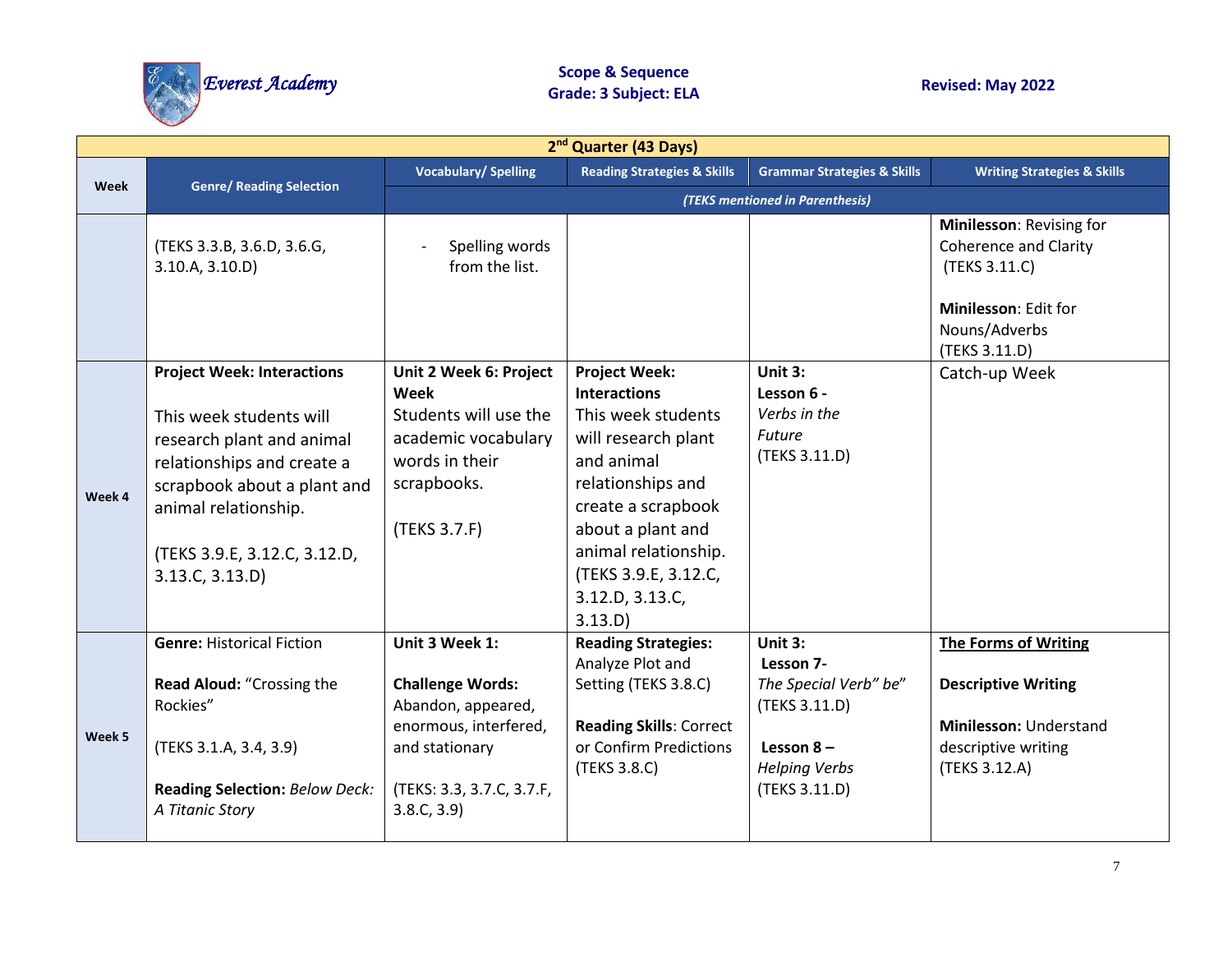

|        | 2 <sup>nd</sup> Quarter (43 Days)                        |                            |                                        |                                        |                                        |  |  |
|--------|----------------------------------------------------------|----------------------------|----------------------------------------|----------------------------------------|----------------------------------------|--|--|
| Week   | <b>Genre/ Reading Selection</b>                          | <b>Vocabulary/Spelling</b> | <b>Reading Strategies &amp; Skills</b> | <b>Grammar Strategies &amp; Skills</b> | <b>Writing Strategies &amp; Skills</b> |  |  |
|        |                                                          |                            |                                        | (TEKS mentioned in Parenthesis)        |                                        |  |  |
|        | (TEKS 3.3.B, 3.6.C, 3.8.C)                               | Spelling words from        |                                        |                                        | Minilesson: Brainstorm and Set         |  |  |
|        |                                                          | the list.                  |                                        |                                        | a Purpose / Plan your                  |  |  |
|        |                                                          |                            |                                        |                                        | Descriptive paragraph.                 |  |  |
|        | <b>Genre: Historical Fiction</b>                         | Unit 3 Week 2:             | <b>Reading Strategies:</b>             | Unit 3:                                | The Forms of Writing                   |  |  |
|        |                                                          |                            | Analyze Characters                     | Lesson $9-$                            |                                        |  |  |
|        | Read Aloud: "Heart Mountain"                             | <b>Challenge Words:</b>    | (TEKS 3.8.B)                           | <b>Irregular Verbs</b>                 | <b>Descriptive Writing</b>             |  |  |
|        |                                                          | Figured, complain,         |                                        | (TEKS 3.11.D)                          | Minilesson: Develop an                 |  |  |
|        | (TEKS 3.1.A, 3.4, 3.8)                                   | patience, temper, and      | <b>Reading Skills: Make</b>            | Lesson $10 -$                          | Engaging Idea.                         |  |  |
|        |                                                          | remembered                 | <b>Connections (TEKS</b>               | More Irregular Verbs                   | (TEKS 3.11.B)                          |  |  |
| Week 6 |                                                          |                            | 3.6.E)                                 | (TEKS 3.11.D)                          | Minilesson: Using Metaphor,            |  |  |
|        | <b>Reading Selection: Below Deck:</b><br>A Titanic Story | (TEKS: 3.3.D, 3.7.F)       |                                        |                                        | Simile, and Imagery                    |  |  |
|        |                                                          | Spelling words from        |                                        |                                        |                                        |  |  |
|        | (TEKS 3.3.B, 3.6.E, 3.6.F, 3.6.G,                        | the list                   |                                        |                                        | <b>Minilesson: Describing Feelings</b> |  |  |
|        | 3.6.H, 3.8.B)                                            |                            |                                        |                                        | and Actions                            |  |  |
|        |                                                          |                            |                                        |                                        | (TEKS 3.12.A)                          |  |  |
|        | <b>Genre: Historical Fiction</b>                         | Unit 3 Week 3:             | <b>Reading Strategies:</b>             | Unit 3:                                | The Forms of Writing                   |  |  |
|        |                                                          |                            | Infer Theme (TEKS                      | Lesson $11 -$                          |                                        |  |  |
|        | Read Aloud: "Everyday                                    | <b>Challenge Words:</b>    | 3.8.A)                                 | Contractions with "not"                | <b>Descriptive Writing</b>             |  |  |
|        | Superheroes"                                             | Horribly, furious,         |                                        | (TEKS 3.11.D)                          |                                        |  |  |
|        |                                                          | insisted, terribly, and    | <b>Reading Skills:</b>                 |                                        | Minilesson: Compose an                 |  |  |
|        | (TEKS 3.1.A, 3.4, 3.9)                                   | disturbed                  | <b>Compare and Contrast</b>            |                                        | Introduction.                          |  |  |
| Week 7 |                                                          | (TEKS: 3.6.H, 3.7.C,       | Texts (TEKS 3.8.C)                     |                                        | (TEKS 3.11.B)                          |  |  |
|        | <b>Reading Selection:</b>                                | 3.7.F, 3.8.D, 3.9          |                                        |                                        |                                        |  |  |
|        | Granddaddy's Turn: A Journey                             |                            |                                        |                                        | Minilesson: Describe Actions,          |  |  |
|        | to the Ballot Box                                        | Spelling words from        |                                        |                                        | Thoughts, and Feelings                 |  |  |
|        |                                                          | the list                   |                                        |                                        | (TEKS 3.11.B, 3.12.A)                  |  |  |
|        | (TEKS 3.3.B, 3.7.C, 3.8.A, 3.8.C,                        |                            |                                        |                                        |                                        |  |  |
|        | 3.8.D)                                                   |                            |                                        |                                        | Minilesson: Compose a                  |  |  |
|        |                                                          |                            |                                        |                                        | Conclusion                             |  |  |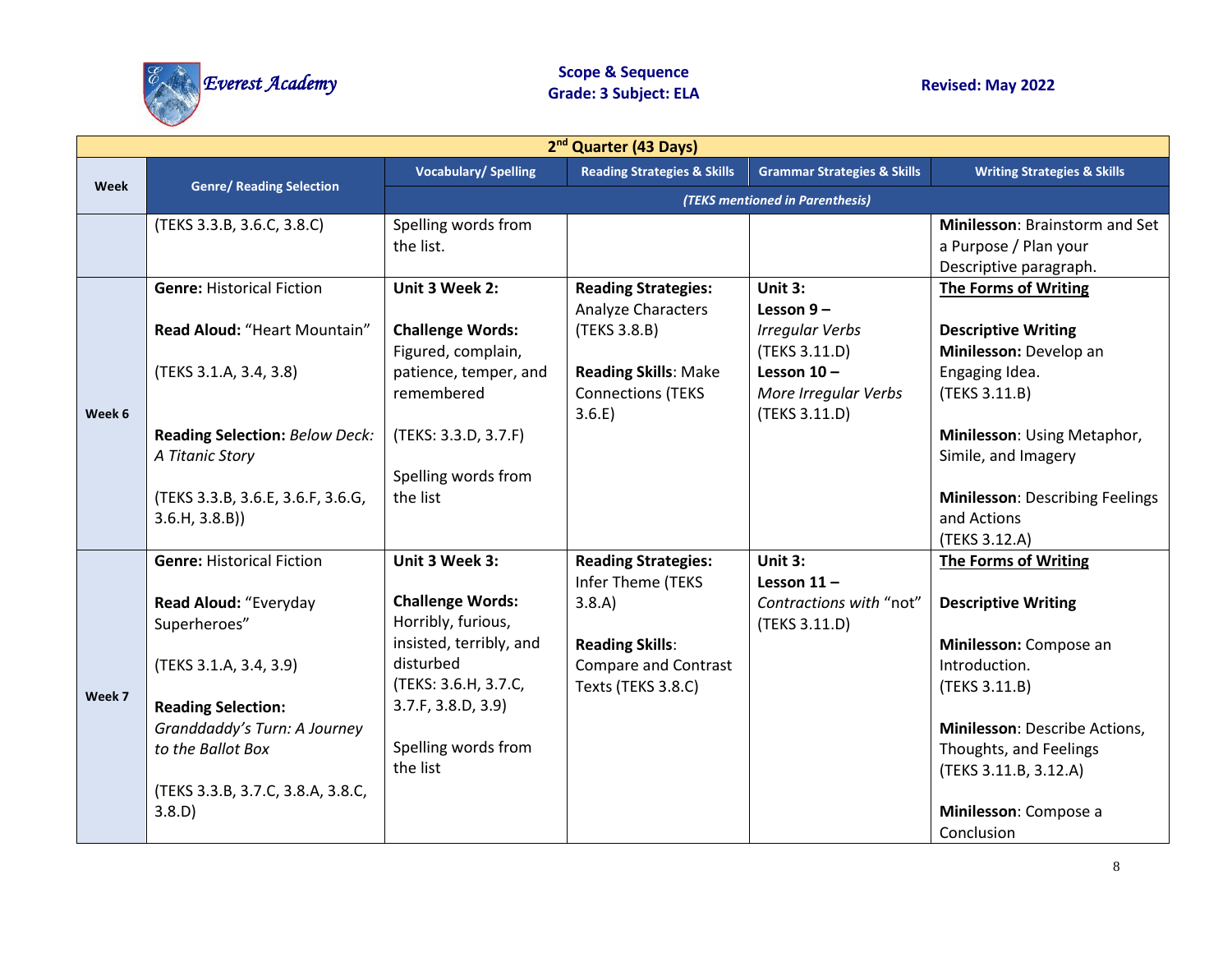

|        | 2 <sup>nd</sup> Quarter (43 Days)                                                                                                                                                                                                      |                                                                                                                                              |                                                                                                                                                   |                                                |                                                                                                                                    |  |  |  |
|--------|----------------------------------------------------------------------------------------------------------------------------------------------------------------------------------------------------------------------------------------|----------------------------------------------------------------------------------------------------------------------------------------------|---------------------------------------------------------------------------------------------------------------------------------------------------|------------------------------------------------|------------------------------------------------------------------------------------------------------------------------------------|--|--|--|
| Week   |                                                                                                                                                                                                                                        | <b>Vocabulary/Spelling</b>                                                                                                                   | <b>Reading Strategies &amp; Skills</b>                                                                                                            | <b>Grammar Strategies &amp; Skills</b>         | <b>Writing Strategies &amp; Skills</b>                                                                                             |  |  |  |
|        | <b>Genre/ Reading Selection</b>                                                                                                                                                                                                        |                                                                                                                                              |                                                                                                                                                   | (TEKS mentioned in Parenthesis)                |                                                                                                                                    |  |  |  |
|        |                                                                                                                                                                                                                                        |                                                                                                                                              |                                                                                                                                                   |                                                | (TEKS 3.11.A, 3.11.B, 3.12.A)                                                                                                      |  |  |  |
| Week 8 | 2 <sup>nd</sup> Benchmark<br><b>Genre: Historical Fiction</b><br><b>Read Aloud: "Brave-</b><br>Courageous"<br>(TEKS 3.1.A, 3.4, 3.9)<br><b>Reading Selection:</b><br>Granddaddy's Turn: A Journey<br>to the Ballot Box<br>(TEKS 3.4.A) | Unit 3 Week 4:<br><b>Challenge Words:</b><br>Ceremonies, tradition,<br>and medicine<br>(TEKS: 3.3, 3.7.F)<br>Spelling words from<br>the list | <b>Reading Strategies:</b><br>Analyze Text Structure<br>(TEKS 3.9.D)<br><b>Reading Skills:</b><br>Summarize<br>Informational Text<br>(TEKS 3.6.G) | <b>Unit 3 Review and Test</b><br>(TEKS 3.11.D) | The Forms of Writing<br><b>Descriptive Writing</b><br>Minilesson: Edit and Revie your<br>writing.<br>Minilesson: Publish your work |  |  |  |
| Week 9 | Review                                                                                                                                                                                                                                 | Review                                                                                                                                       | Review                                                                                                                                            | Review                                         | Review                                                                                                                             |  |  |  |

|        | 3 <sup>rd</sup> Quarter (43 Days) |                                 |                                        |                                        |                                        |  |  |  |  |
|--------|-----------------------------------|---------------------------------|----------------------------------------|----------------------------------------|----------------------------------------|--|--|--|--|
| Week   | <b>Genre/ Reading Selection</b>   | <b>Vocabulary/Spelling</b>      | <b>Reading Strategies &amp; Skills</b> | <b>Grammar Strategies &amp; Skills</b> | <b>Writing Strategies &amp; Skills</b> |  |  |  |  |
|        |                                   | (TEKS mentioned in Parenthesis) |                                        |                                        |                                        |  |  |  |  |
|        | <b>Genre: Poetry</b>              | Unit 3 Week 5:                  | <b>Reading Strategies:</b>             | Unit 4:                                | The Forms of Writing                   |  |  |  |  |
|        |                                   |                                 | <b>Explain Poetic</b>                  | Lesson 1 -                             |                                        |  |  |  |  |
|        | <b>Read Aloud: "There for Me"</b> | <b>Challenge Words:</b>         | <b>Characteristics (TEKS</b>           | <b>What Are Adjectives?</b>            | <b>Creative Writing</b>                |  |  |  |  |
| Week 1 |                                   | Twinkle, triumphant,            | 3.9.B)                                 | (TEKS 3.11.D)                          |                                        |  |  |  |  |
|        | (TEKS 3.1.A, 3.4, 3.9)            | company, challenge              |                                        |                                        | <b>Minilesson: Understand</b>          |  |  |  |  |
|        |                                   | and curious                     |                                        | Lesson 2 -                             | <b>Creative Writing</b>                |  |  |  |  |
|        |                                   |                                 |                                        | More Adjectives                        |                                        |  |  |  |  |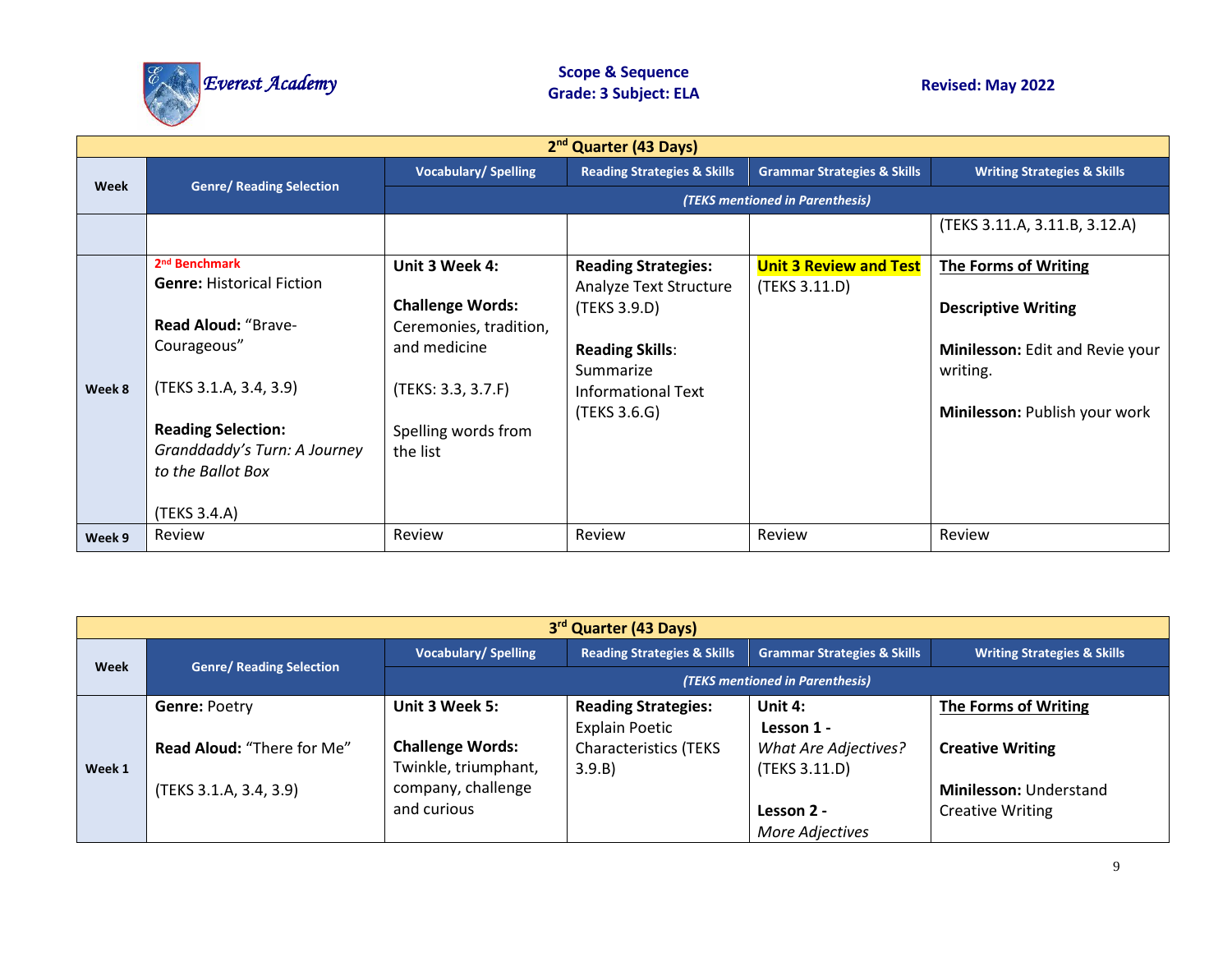

| 3rd Quarter (43 Days) |                                                                                                                                                                                                                                                                                                          |                                                                                                                                     |                                                                                                                                                                                                                                                                                                                   |                                                                                                                               |                                                                                                                                                                                                                                                                                |  |  |
|-----------------------|----------------------------------------------------------------------------------------------------------------------------------------------------------------------------------------------------------------------------------------------------------------------------------------------------------|-------------------------------------------------------------------------------------------------------------------------------------|-------------------------------------------------------------------------------------------------------------------------------------------------------------------------------------------------------------------------------------------------------------------------------------------------------------------|-------------------------------------------------------------------------------------------------------------------------------|--------------------------------------------------------------------------------------------------------------------------------------------------------------------------------------------------------------------------------------------------------------------------------|--|--|
| <b>Week</b>           |                                                                                                                                                                                                                                                                                                          | <b>Vocabulary/Spelling</b>                                                                                                          | <b>Reading Strategies &amp; Skills</b>                                                                                                                                                                                                                                                                            | <b>Grammar Strategies &amp; Skills</b>                                                                                        | <b>Writing Strategies &amp; Skills</b>                                                                                                                                                                                                                                         |  |  |
|                       | <b>Genre/ Reading Selection</b>                                                                                                                                                                                                                                                                          |                                                                                                                                     |                                                                                                                                                                                                                                                                                                                   | (TEKS mentioned in Parenthesis)                                                                                               |                                                                                                                                                                                                                                                                                |  |  |
|                       | <b>Reading Selection: "Firefighter</b><br>Face," "Miss Stone," "The<br>Race," "in daddy's arms," "The<br>Wright Brothers"<br>(TEKS 3.9.B)                                                                                                                                                                | (TEKS: 3.9.B)<br>Spelling words from<br>the list                                                                                    | <b>Reading Skills: Monitor</b><br><b>Comprehension (TEKS</b><br>3.6.1                                                                                                                                                                                                                                             | (TEKS 3.11.D)                                                                                                                 | Minilesson: Brainstorm and Set<br>a Purpose / Plan your Creative<br>Essay.                                                                                                                                                                                                     |  |  |
| Week 2                | <b>Project Week: Heroes</b><br>This week students will write<br>an opinion speech about<br>why it is important to take<br>advantage of heroic<br>opportunities and research<br>evidence that supports their<br>claim and persuades their<br>audience.<br>(TEKS 3.9.E, 3.12.C, 3.12.D,<br>3.13.C, 3.13.D) | Unit 3 Week 6: Project<br>Week<br>Students will use the<br>academic vocabulary<br>words in their<br>opinion speech.<br>(TEKS 3.7.F) | <b>Project Week: Heroes</b><br>This week students<br>will write an opinion<br>speech about why it<br>is important to take<br>advantage of heroic<br>opportunities and<br>research evidence<br>that supports their<br>claim and persuades<br>their audience.<br>(TEKS 3.9.E, 3.12.C,<br>3.12.D, 3.13.C,<br>3.13.D) | Unit 4:<br>Lesson 3 -<br>Using a, an, and the<br>(TEKS 3.11.D)<br>Lesson 4 -<br>Comparing with<br>Adjectives<br>(TEKS 3.11.D) | <b>The Forms of Writing</b><br><b>Creative Writing</b><br>Minilesson: Compose an<br>Introduction.<br>(TEKS 3.11.B)<br>Minilesson: Describe Actions,<br>Thoughts, and Feelings<br>(TEKS 3.11.B, 3.12.A)<br>Minilesson: Compose a<br>Conclusion<br>(TEKS 3.11.A, 3.11.B, 3.12.A) |  |  |
| Week 3                | 1st Mock STAAR<br>Catch-up Week                                                                                                                                                                                                                                                                          | Catch-up Week                                                                                                                       | Catch-up Week                                                                                                                                                                                                                                                                                                     | Unit 4:<br>Lesson 5-<br><b>What are Adverbs?</b><br>(TEKS 3.11.D)                                                             | Catch-up Week                                                                                                                                                                                                                                                                  |  |  |
| Week 4                | <b>Genre: Biography</b><br>Read Aloud: "The Bridges That<br>Ruby Built"                                                                                                                                                                                                                                  | Unit 4 Week 1:<br><b>Challenge Words:</b><br>Community,                                                                             | <b>Reading Strategies:</b><br>Analyze Text Structure<br>(TEKS 3.9.D)                                                                                                                                                                                                                                              | Lesson 6 -<br><b>Other Kinds of Adverbs</b><br>(TEKS 3.11.D)                                                                  | <b>The Forms of Writing</b><br><b>Opinion Essay/Persuasive</b><br><b>Writing</b>                                                                                                                                                                                               |  |  |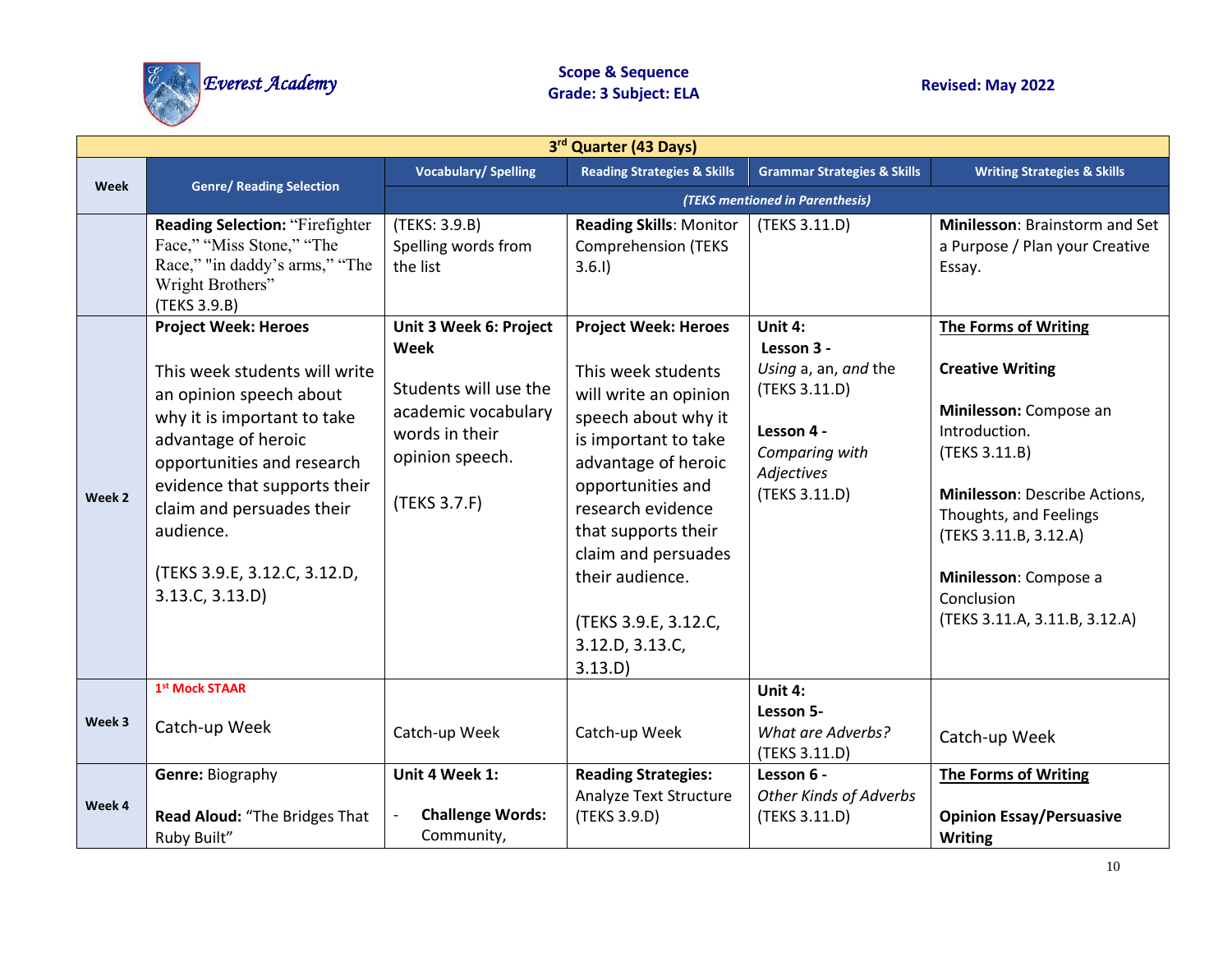

|        | 3rd Quarter (43 Days)                                                                                                                                                                            |                                                                                                                                                                                 |                                                                                                                                                      |                                                                                                        |                                                                                                                                                                                                                                                                                      |  |
|--------|--------------------------------------------------------------------------------------------------------------------------------------------------------------------------------------------------|---------------------------------------------------------------------------------------------------------------------------------------------------------------------------------|------------------------------------------------------------------------------------------------------------------------------------------------------|--------------------------------------------------------------------------------------------------------|--------------------------------------------------------------------------------------------------------------------------------------------------------------------------------------------------------------------------------------------------------------------------------------|--|
|        |                                                                                                                                                                                                  | <b>Vocabulary/Spelling</b>                                                                                                                                                      | <b>Reading Strategies &amp; Skills</b>                                                                                                               | <b>Grammar Strategies &amp; Skills</b>                                                                 | <b>Writing Strategies &amp; Skills</b>                                                                                                                                                                                                                                               |  |
| Week   | <b>Genre/ Reading Selection</b>                                                                                                                                                                  |                                                                                                                                                                                 |                                                                                                                                                      | (TEKS mentioned in Parenthesis)                                                                        |                                                                                                                                                                                                                                                                                      |  |
|        | (TEKS 3.1.A, 3.4, 3.9)<br><b>Reading Selection: The House</b><br><b>That Jane Built</b><br>(TEKS 3.6.B, 3.6.C)                                                                                   | donate, generous,<br>and transformed<br>(TEKS: 3.3, 3.7.C, 3.7.F,<br>3.9.D, 3.10.A)<br>Spelling words<br>from the list.                                                         | <b>Reading Skills: Correct</b><br>or Confirm Predictions<br>(TEKS 3.6.C)                                                                             |                                                                                                        | Minilesson: Opinion<br>Essay/Topic<br>(TEKS 3.12.C)<br>Minilesson: Point of View and<br>Reasons<br>(TEKS 3.12.C)<br><b>Minilesson: Brainstorm Topics</b><br>and Focus on Opinion<br>(TEKS 3.11.A)<br>Minilesson: Plan Your Opinion<br>Essay<br>(TEKS 3.11.A)                         |  |
| Week 5 | <b>Genre: Biography</b><br>Read Aloud: "The Man Who<br>Made People Smile"<br>(TEKS 3.1, 3.1.A, 3.4, 3.9)<br><b>Reading Selection: Frederick</b><br>Douglass<br>(TEKS 3.3.B, 3.6.E, 3.6.F, 3.9.D) | Unit 4 Week 2:<br><b>Challenge Words:</b><br>Slavery,<br>abolitionist,<br>equality, influential<br>(TEKS: 3.3, 3.7.C, 3.7.F,<br>3.7.G, 3.9.D<br>Spelling words<br>from the list | <b>Reading Strategies:</b><br>Identify Main Idea and<br>Key Details (TEKS 3.6.G,<br>3.9.D)<br><b>Reading Skills: Make</b><br>Inferences (TEKS 3.6.F) | Unit 5:<br>Lesson 1 -<br><b>Correct Sentences</b><br><b>Writing Good</b><br>Sentences<br>(TEKS 3.11.D) | <b>The Forms of Writing</b><br><b>Opinion Essay/Persuasive</b><br><b>Writing</b><br>Minilesson: Develop the Topic/<br>an Opinion<br>(TEKS 3.11.B)<br>Minilesson: Distinguish<br>Between Fact and Opinion<br>(TEKS 3.11.B)<br>Minilesson: Develop<br><b>Supporting Facts/ Reasons</b> |  |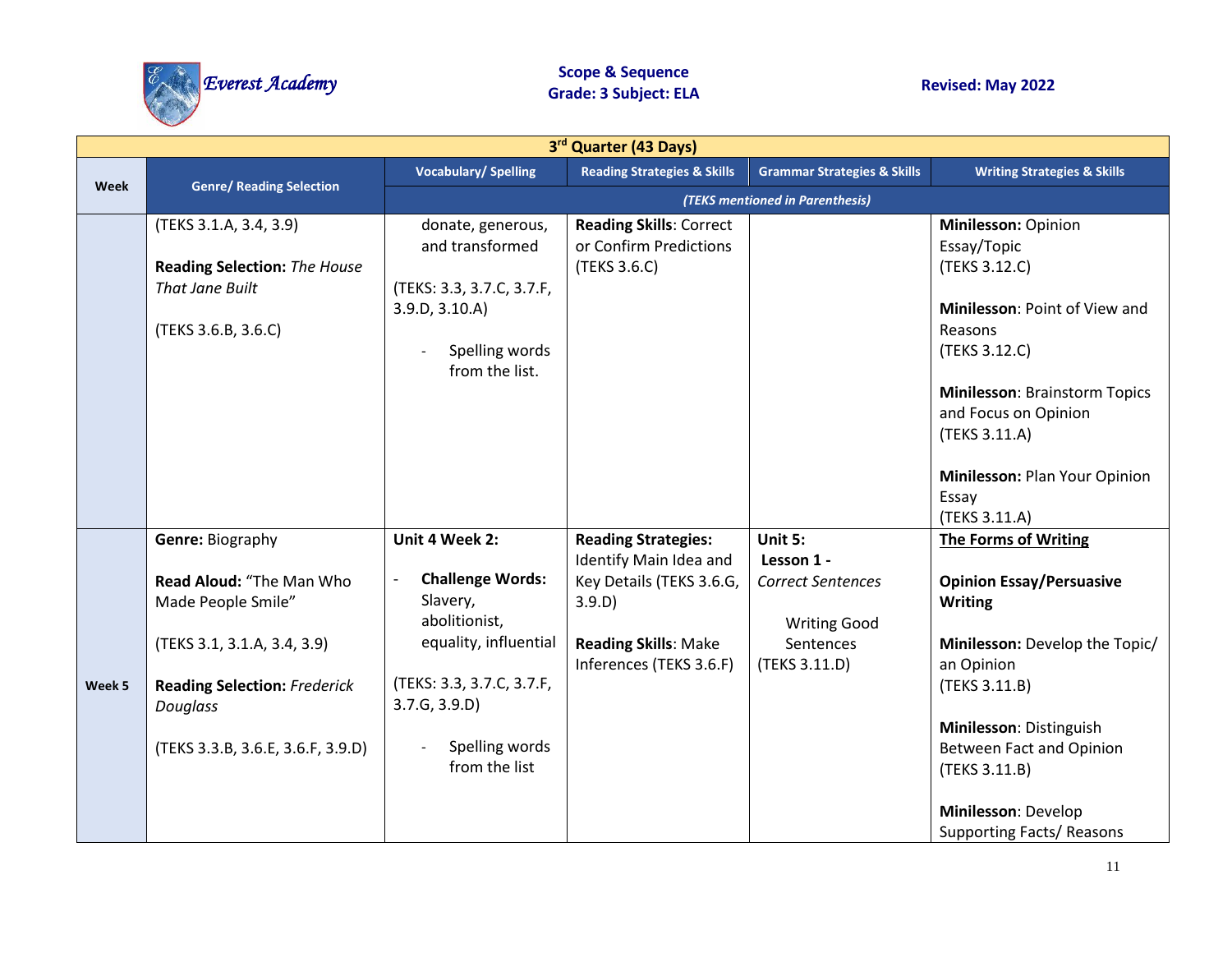

| 3rd Quarter (43 Days) |                                      |                                 |                                         |                                        |                                        |  |
|-----------------------|--------------------------------------|---------------------------------|-----------------------------------------|----------------------------------------|----------------------------------------|--|
|                       |                                      | <b>Vocabulary/Spelling</b>      | <b>Reading Strategies &amp; Skills</b>  | <b>Grammar Strategies &amp; Skills</b> | <b>Writing Strategies &amp; Skills</b> |  |
| <b>Week</b>           | <b>Genre/ Reading Selection</b>      | (TEKS mentioned in Parenthesis) |                                         |                                        |                                        |  |
|                       |                                      |                                 |                                         |                                        | (TEKS 3.11.B)                          |  |
|                       | Genre: Biography                     | Unit 4 Week 3:                  | <b>Reading Strategies:</b>              | Unit $5:$                              | <b>The Forms of Writing</b>            |  |
|                       |                                      |                                 | Explain Author's                        | Lesson 2 -                             |                                        |  |
|                       | Read Aloud: "George                  | <b>Challenge Words:</b>         | Purpose (TEKS 3.10.A)                   | <b>Capitalizing Proper</b>             | <b>Opinion Essay</b>                   |  |
|                       | <b>Washington Carver"</b>            | Succeed,                        |                                         | <b>Nouns</b>                           |                                        |  |
|                       |                                      | determined,                     | Reading Skills: Ask and                 | (TEKS 3.11.D)                          | Minilesson: Compose an                 |  |
|                       | (TEKS 3.1, 3.4, 3.9)                 | impressed, and<br>imagine       | <b>Answer Questions</b><br>(TEKS 3.6.B) | Lesson 3 -                             | Introduction<br>(TEKS 3.11.B)          |  |
| Week 6                | <b>Reading Selection: Milton</b>     |                                 |                                         | Capitalizing Other                     |                                        |  |
|                       | Hershey                              | (TEKS: 3.7.C, 3.7.F,            |                                         | <b>Nouns</b>                           | Minilesson: Organize                   |  |
|                       |                                      | 3.9.D)                          |                                         | (TEKS 3.11.D)                          | <b>Supporting Reasons/Facts</b>        |  |
|                       | (TEKS 3.4.A, 3.6.B)                  | Spelling words                  |                                         |                                        | (TEKS 3.11.B)<br>Minilesson: Compose a |  |
|                       |                                      | from the list                   |                                         |                                        | Conclusion                             |  |
|                       |                                      |                                 |                                         |                                        | (TEKS 3.11.B)                          |  |
|                       |                                      |                                 |                                         |                                        |                                        |  |
|                       | <b>Genre: Narrative Nonfiction</b>   | Unit 4 Week 4:                  | <b>Reading Strategies:</b>              | Unit 5:<br>Lesson 4 -                  | The Forms of Writing                   |  |
|                       | Read Aloud: "Never a Quitter"        | <b>Challenge Words:</b>         | Distinguish Viewpoint<br>(TEKS 3.7.C)   | <b>Abbreviations</b>                   | <b>Opinion Essay</b>                   |  |
|                       |                                      | Reclaimed,                      |                                         | (TEKS 3.11.D)                          |                                        |  |
|                       | (TEKS 3.1, 3.4, 3.9)                 | opportunity,                    | <b>Reading Skills: Make</b>             |                                        | Minilesson: Revise Drafts by           |  |
|                       |                                      | constructed, and<br>destroyed   | <b>Connections (TEKS</b>                | Lesson 5 -                             | <b>Adding Linking Words</b>            |  |
| Week 7                | <b>Reading Selection: Green City</b> |                                 | 3.6.E)                                  | <b>Book Titles</b><br>(TEKS 3.11.D)    | (TEKS 3.11.C)                          |  |
|                       | (TEKS 3.3.D)                         | (TEKS: 3.7.C, 3.7.F,            |                                         |                                        | Minilesson: Revise Drafts by           |  |
|                       |                                      | 3.10.A)                         |                                         |                                        | <b>Adding Details</b>                  |  |
|                       | 2 <sup>nd</sup> Mock STAAR/ 3rd      |                                 |                                         | 2 <sup>nd</sup> Mock STAAR/ 3rd        | (TEKS 3.11.C)                          |  |
|                       | <b>Benchmark</b>                     | Spelling words from<br>the list |                                         | <b>Benchmark</b>                       |                                        |  |
|                       |                                      |                                 |                                         |                                        |                                        |  |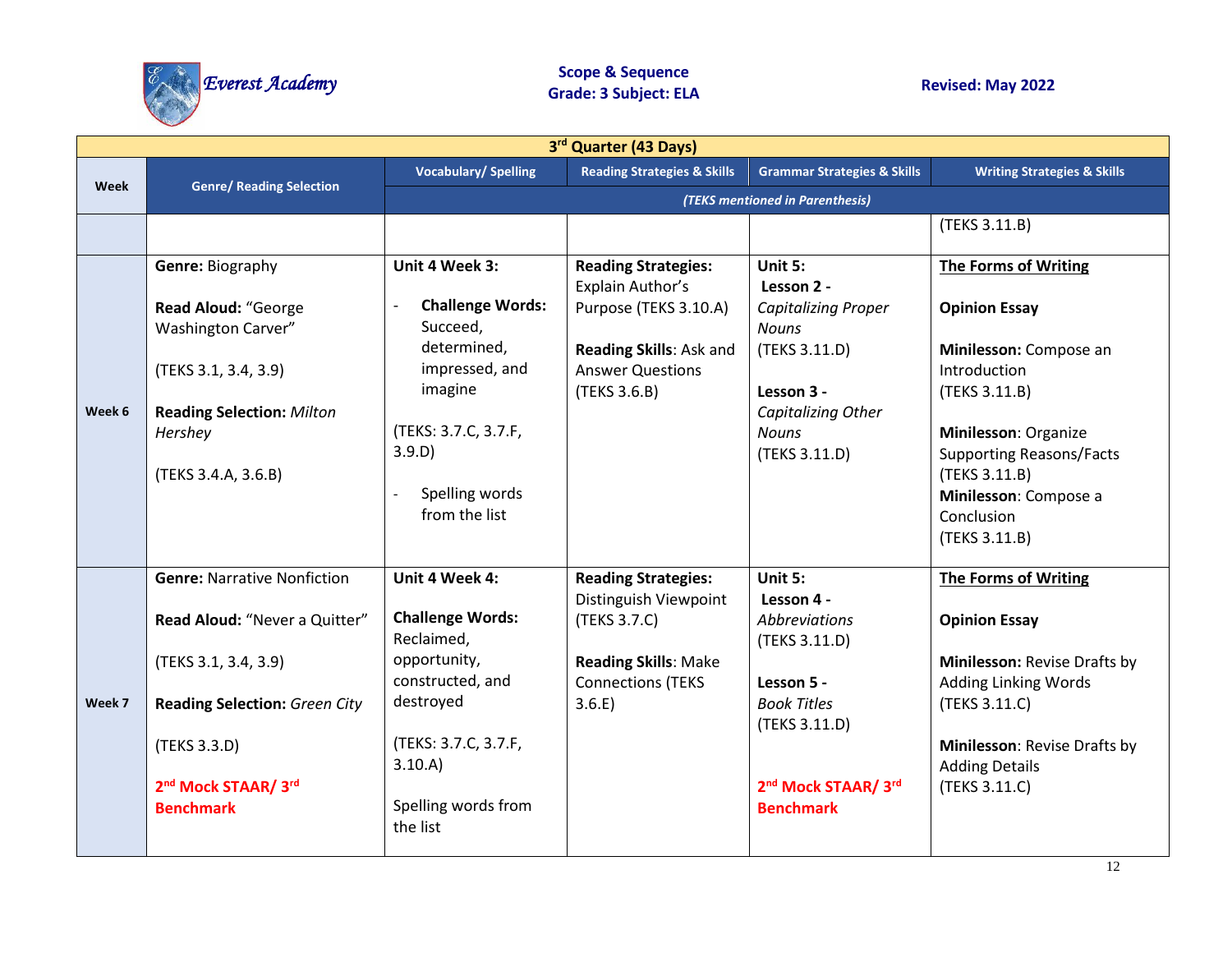

| 3rd Quarter (43 Days) |                                                                                                                                                   |                                                                                                                                                                        |                                                                                                                                                |                                                                                                                            |                                                                  |  |
|-----------------------|---------------------------------------------------------------------------------------------------------------------------------------------------|------------------------------------------------------------------------------------------------------------------------------------------------------------------------|------------------------------------------------------------------------------------------------------------------------------------------------|----------------------------------------------------------------------------------------------------------------------------|------------------------------------------------------------------|--|
|                       |                                                                                                                                                   | <b>Vocabulary/Spelling</b>                                                                                                                                             | <b>Reading Strategies &amp; Skills</b>                                                                                                         | <b>Grammar Strategies &amp; Skills</b>                                                                                     | <b>Writing Strategies &amp; Skills</b>                           |  |
| Week                  | <b>Genre/ Reading Selection</b>                                                                                                                   |                                                                                                                                                                        |                                                                                                                                                | (TEKS mentioned in Parenthesis)                                                                                            |                                                                  |  |
|                       |                                                                                                                                                   |                                                                                                                                                                        |                                                                                                                                                |                                                                                                                            | Minilesson: Edit for<br>Capitalization/Spelling<br>(TEKS 3.11.D) |  |
| Week 8                | Genre: Drama<br><b>Read Aloud: "The Comforts of</b><br>Home"<br>(TEKS 3.1.A, 3.4, 3.9)<br>Reading Selection: Grace and<br>Grandma<br>(TEKS 3.3.D) | Unit 4 Week 5:<br><b>Challenge Words:</b><br>immigrants, interview,<br>permission, arrival<br>(TEKS: 3.7.C, 3.7.F,<br>3.7.G, 3.9.C)<br>Spelling words from<br>the list | <b>Reading Strategies:</b><br><b>Identify Play Elements</b><br>(TEKS 3.9.C)<br><b>Reading Skills: Monitor</b><br>Comprehension<br>(TEKS 3.6.I) | Unit 5:<br>Lesson 6 -<br><b>Introductory Words</b><br>(TEKS 3.11.D)<br>Lesson $7 -$<br>Commas in a Series<br>(TEKS 3.11.D) | Catch-up Week                                                    |  |
| Week 9                | Review                                                                                                                                            | Review                                                                                                                                                                 | Review                                                                                                                                         | Review                                                                                                                     | Review                                                           |  |

| 4 <sup>th</sup> Quarter (46 Days) |                                                                                                                                |                                                                                |                                                                                                       |                                                                   |                                        |  |
|-----------------------------------|--------------------------------------------------------------------------------------------------------------------------------|--------------------------------------------------------------------------------|-------------------------------------------------------------------------------------------------------|-------------------------------------------------------------------|----------------------------------------|--|
|                                   |                                                                                                                                | <b>Vocabulary/Spelling</b>                                                     | <b>Reading Strategies &amp; Skills</b>                                                                | <b>Grammar Strategies &amp; Skills</b>                            | <b>Writing Strategies &amp; Skills</b> |  |
| <b>Week</b>                       | <b>Genre/ Reading Selection</b>                                                                                                |                                                                                |                                                                                                       | (TEKS mentioned in Parenthesis)                                   |                                        |  |
| Week 1                            | <b>Project Week: Events</b><br>This week students will create a<br>poster showing a part of a city<br>or ton that has changed. | Unit 4 Week 6: Project<br>Week<br>Students will use the<br>academic vocabulary | <b>Project Week: Events</b><br>This week students will<br>create a poster<br>showing a part of a city | Unit 5:<br>Lesson $8-$<br><b>Quotation Marks</b><br>(TEKS 3.11.D) | Catch-up Week                          |  |
|                                   |                                                                                                                                |                                                                                |                                                                                                       | Lesson $9-$                                                       |                                        |  |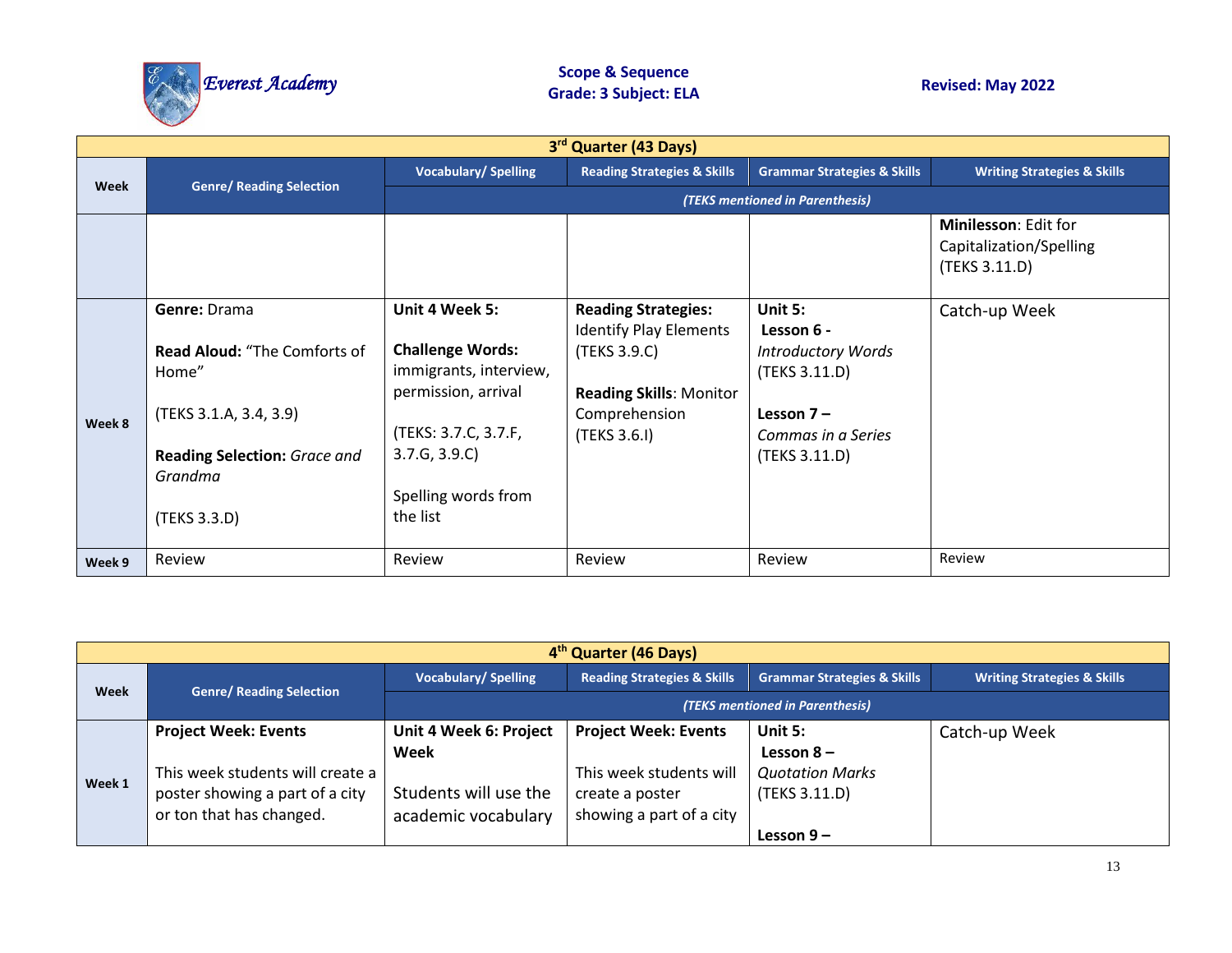

| 4 <sup>th</sup> Quarter (46 Days) |                                                                                                                                                                                                                                    |                                                                                                                                                                     |                                                                                                                                                                |                                                                                                                         |                                                                                                                                                                                                                                 |
|-----------------------------------|------------------------------------------------------------------------------------------------------------------------------------------------------------------------------------------------------------------------------------|---------------------------------------------------------------------------------------------------------------------------------------------------------------------|----------------------------------------------------------------------------------------------------------------------------------------------------------------|-------------------------------------------------------------------------------------------------------------------------|---------------------------------------------------------------------------------------------------------------------------------------------------------------------------------------------------------------------------------|
|                                   |                                                                                                                                                                                                                                    | <b>Vocabulary/Spelling</b>                                                                                                                                          | <b>Reading Strategies &amp; Skills</b>                                                                                                                         | <b>Grammar Strategies &amp; Skills</b>                                                                                  | <b>Writing Strategies &amp; Skills</b>                                                                                                                                                                                          |
| <b>Week</b>                       | <b>Genre/ Reading Selection</b>                                                                                                                                                                                                    |                                                                                                                                                                     |                                                                                                                                                                | (TEKS mentioned in Parenthesis)                                                                                         |                                                                                                                                                                                                                                 |
|                                   | (TEKS 3.9.E, 3.12.C, 3.12.D,<br>3.13.C, 3.13.D)<br>3rd Mock STAAR (Opt)                                                                                                                                                            | words in their<br>posters.<br>(TEKS 3.7.F)                                                                                                                          | or ton that has<br>changed.<br>(TEKS 3.9.E, 3.12.C,<br>3.12.D, 3.13.C,<br>3.13.D)                                                                              | More About Quotation<br>Marks<br>(TEKS 3.11.D)                                                                          |                                                                                                                                                                                                                                 |
| Week 2                            | Catch-up Week                                                                                                                                                                                                                      | Catch-up Week                                                                                                                                                       | Catch-up Week                                                                                                                                                  | <b>Unit 5 Review and Test</b><br>(TEKS 3.11.D)                                                                          | Catch-up Week                                                                                                                                                                                                                   |
| Week 3                            | <b>STAAR TBD</b><br><b>Genre: Informational Text</b><br>Read Aloud: "The Amazing<br>Rainforest."<br>(TEKS 3.1.A, 3.4, 3.9)<br>Reading Selection: Down and<br>Other Extreme Places to Live<br>(TEKS 3.3.B, 3.6.C, 3.9.D,<br>3.10(C) | Unit 5 Week 1:<br><b>Challenge Words:</b><br>extreme, spectacular,<br>region, transport<br>(TEKS: 3.7.C, 3.7.F,<br>3.9.D, 3.10.C<br>Spelling words from<br>the list | <b>Reading Strategies:</b><br><b>Analyze Text Features</b><br>(TEKS 3.9.D, 3.10.C)<br><b>Reading Skills: Correct</b><br>or Confirm Predictions<br>(TEKS 3.6.C) | Unit 6:<br><b>Lesson 1-</b> Subject<br>Pronouns<br>(TEKS 3.11.D)<br>Lesson $2 -$<br>Pronouns and Verbs<br>(TEKS 3.11.D) | The Forms of Writing<br>Poetry<br><b>Minilesson: What Poetry</b><br>Sounds Like<br>(TEKS 3.12.A)<br>Minilesson: What Poetry Looks<br>Like<br>(TEKS 3.12.A)<br>Minilesson: Brainstorm<br>Ideas/Plan Your Poetry<br>(TEKS 3.12.A) |
| Week 4                            | <b>Genre: Informational Text</b><br>Read Aloud: "Hurricane Force."<br>(TEKS 3.1.A, 3.4, 3.9)                                                                                                                                       | Unit 5 Week 2:<br><b>Challenge Words:</b><br>surface, landforms,<br>processes, damaging,                                                                            | <b>Reading Strategies:</b><br>Analyze Text Structure<br>(TEKS 3.7.C, 3.9.D)<br><b>Reading Skills:</b><br>Synthesize Information                                | Unit 6:<br>Lesson $2 -$<br><b>Pronouns and Verbs</b><br>(TEKS 3.11.D)                                                   | <b>The Forms of Writing</b><br>Poetry<br>Minilesson: Composing Like a<br>Poet                                                                                                                                                   |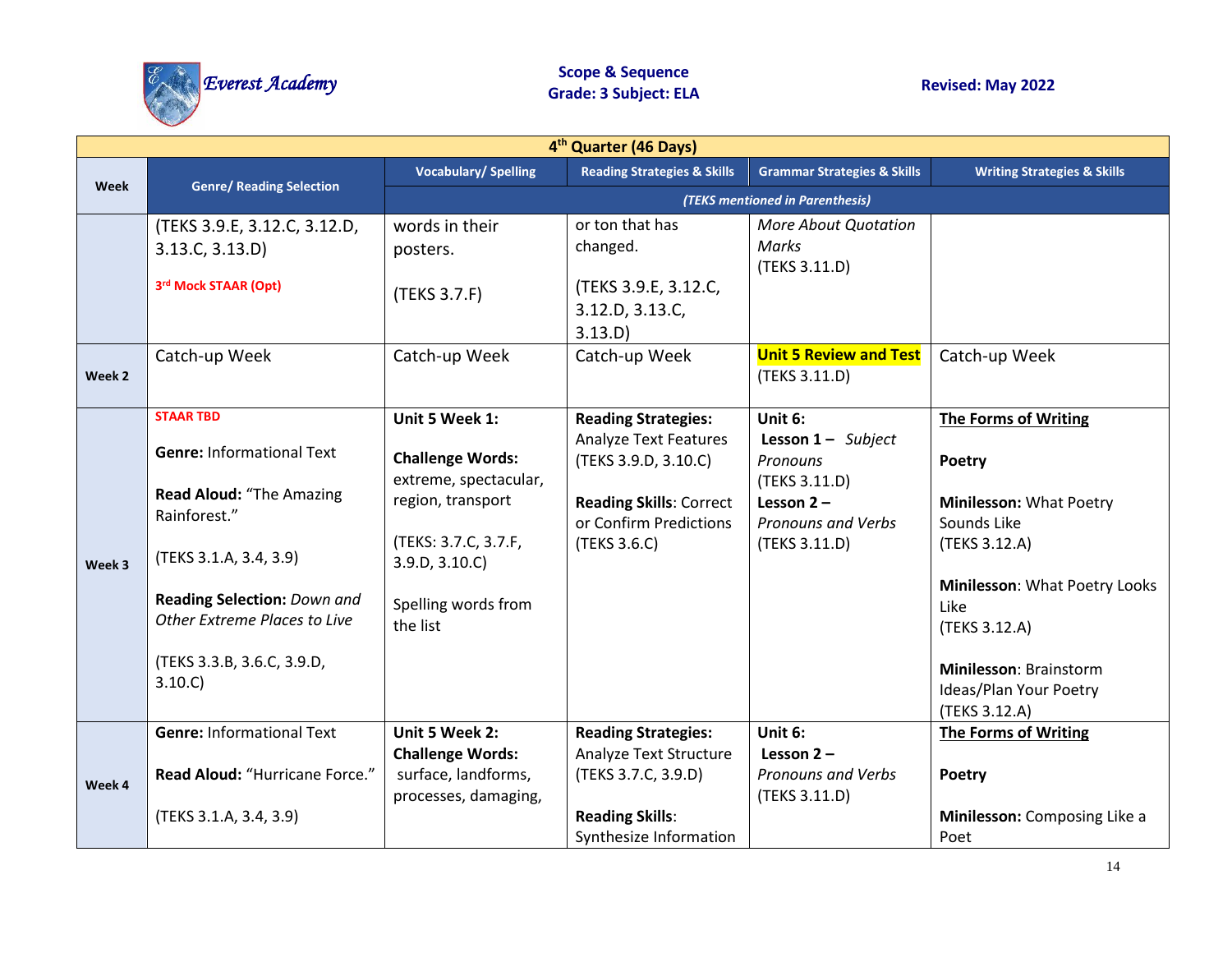

| 4 <sup>th</sup> Quarter (46 Days) |                                                                  |                                                  |                                                                 |                                                      |                                                               |  |
|-----------------------------------|------------------------------------------------------------------|--------------------------------------------------|-----------------------------------------------------------------|------------------------------------------------------|---------------------------------------------------------------|--|
|                                   |                                                                  | <b>Vocabulary/Spelling</b>                       | <b>Reading Strategies &amp; Skills</b>                          | <b>Grammar Strategies &amp; Skills</b>               | <b>Writing Strategies &amp; Skills</b>                        |  |
| <b>Week</b>                       | <b>Genre/ Reading Selection</b>                                  |                                                  |                                                                 | (TEKS mentioned in Parenthesis)                      |                                                               |  |
|                                   | Reading Selection: Down and<br>Other Extreme Places to Live      | (TEKS: 3.7.C, 3.7.F,<br>3.7.G, 3.9.D             | (TEKS 3.6.H)                                                    |                                                      | (TEKS 3.12.A)                                                 |  |
|                                   | (TEKS 3.3.B, 3.6.C, 3.9.D,<br>3.10(C)                            | Spelling words from<br>the list                  |                                                                 |                                                      | Minilesson: Compose with<br>Imagery<br>(TEKS 3.10.D)          |  |
|                                   |                                                                  |                                                  |                                                                 |                                                      | Minilesson: Compose with<br>Rhythm and Rhyme<br>(TEKS 3.12.A) |  |
|                                   | <b>Genre: Procedural Text</b>                                    | Unit 5 Week 3:                                   | <b>Reading Strategies:</b>                                      | Unit 6:                                              | The Forms of Writing                                          |  |
| Week 5                            | Read Aloud: "Conducting a<br>School Fire Drill"                  | <b>Challenge Words:</b><br>prepared, emergency,  | Analyze Text Structure<br>(TEKS 3.9.D, 3.10.B)                  | Lesson $3 -$<br><b>Object Pronouns</b>               | Poetry                                                        |  |
|                                   | (TEKS 3.1.A, 3.4, 3.9)                                           | responsible, memorize<br>(TEKS: 3.6.H, 3.7.C,    | <b>Reading Skills: Monitor</b><br>Comprehension<br>(TEKS 3.6.I) | Writing with Pronouns<br>(TEKS 3.11.D)               | Minilesson: Compose with<br>Alliteration<br>(TEKS 3.10.D)     |  |
|                                   | <b>Reading Selection: A Safety</b><br>Plan: In case of Emergency | 3.9.D, 3.10.C                                    |                                                                 |                                                      | Minilesson: Compose with                                      |  |
|                                   | (TEKS 3.3.B, 3.6.I, 3.9.D, 3.10.B)                               | Spelling words from<br>the list                  |                                                                 |                                                      | Figurative Language<br>(TEKS 3.10.D)                          |  |
|                                   | <b>Genre: Historical Fiction</b>                                 | Unit 5 Week 4:                                   | <b>Reading Strategies:</b>                                      | Unit 6:                                              | <b>The Forms of Writing</b>                                   |  |
|                                   | Read Aloud: "Black Blizzards"                                    | <b>Challenge Words:</b><br>survived, astonished, | Analyze Point of View<br>(TEKS 3.10.E)                          | Lesson $4 - Using '1''$<br>and "me"<br>(TEKS 3.11.D) | Poetry                                                        |  |
| Week 6                            | (TEKS 3.1.A, 3.4, 3.9)                                           | dangerous, piteously,                            | <b>Reading Skills: Make</b>                                     |                                                      | <b>Minilesson: Use Line Breaks</b>                            |  |
|                                   | <b>Reading Selection: Nora's Ark</b>                             | relief                                           | Connections<br>(TEKS 3.6.E)                                     |                                                      | and Stanzas<br>(TEKS 3.9.B)                                   |  |
|                                   | (TEKS 3.3.B, 3.6.E, 3.10.E)                                      |                                                  |                                                                 |                                                      | Minilesson: Select a Genre                                    |  |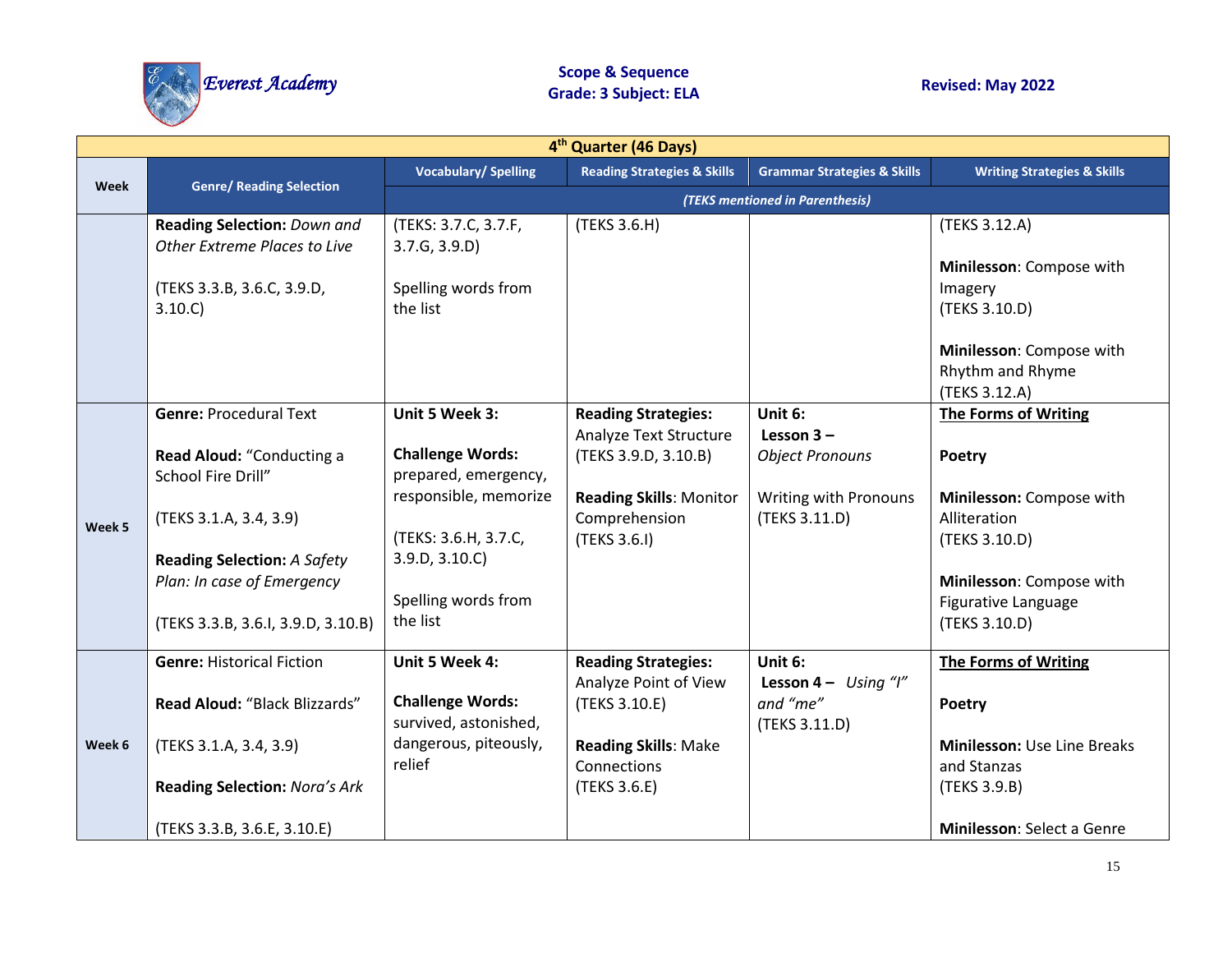

| 4 <sup>th</sup> Quarter (46 Days) |                                                                                                                                                                                                   |                                                                                                                                                                            |                                                                                                                                                                             |                                                                                                                               |                                                                                                                                                                                                                                         |  |
|-----------------------------------|---------------------------------------------------------------------------------------------------------------------------------------------------------------------------------------------------|----------------------------------------------------------------------------------------------------------------------------------------------------------------------------|-----------------------------------------------------------------------------------------------------------------------------------------------------------------------------|-------------------------------------------------------------------------------------------------------------------------------|-----------------------------------------------------------------------------------------------------------------------------------------------------------------------------------------------------------------------------------------|--|
|                                   |                                                                                                                                                                                                   | <b>Vocabulary/Spelling</b>                                                                                                                                                 | <b>Reading Strategies &amp; Skills</b>                                                                                                                                      | <b>Grammar Strategies &amp; Skills</b>                                                                                        | <b>Writing Strategies &amp; Skills</b>                                                                                                                                                                                                  |  |
| <b>Week</b>                       | <b>Genre/ Reading Selection</b>                                                                                                                                                                   |                                                                                                                                                                            | (TEKS mentioned in Parenthesis)                                                                                                                                             |                                                                                                                               |                                                                                                                                                                                                                                         |  |
|                                   |                                                                                                                                                                                                   | (TEKS: 3.6.E, 3.6.F,<br>3.6.G, 3.6.H, 3.7.C,<br>3.7.F, 3.8.A)<br>Spelling words from<br>the list                                                                           |                                                                                                                                                                             |                                                                                                                               | (TEKS 3.11.A)<br>Minilesson: Revise for Word<br>Choice: Verbs<br>(TEKS 3.11.C)                                                                                                                                                          |  |
| Week 7                            | <b>Genre: Fable</b><br><b>Read Aloud: "The Animal</b><br>Village"<br>(TEKS 3.1.A, 3.4, 3.9)<br>Reading Selection: Aesop's Fox<br>(TEKS 3.3.B, 3.6.G, 3.8.A)<br><b>STAAR TBD</b>                   | Unit 5 Week 5:<br><b>Challenge Words:</b><br>elegant, spectacle,<br>flattery, imitation<br>(TEKS: 3.6.G, 3.6.H.<br>3.7.C, 3.7.F, 3.9.A)<br>Spelling words from<br>the list | <b>Reading Strategies:</b><br><b>Infer Theme</b><br>(TEKS 3.8.A)<br><b>Reading Skills: Evaluate</b><br><b>Details</b><br>(TEKS 3.6.G)                                       | Unit 6:<br>Lesson $5 -$<br><b>Possessive Pronouns</b><br>(TEKS 3.11.D)<br>Lesson $6-$<br><b>Contractions</b><br>(TEKS 3.11.D) | The Forms of Writing<br>Poetry<br>Minilesson: Revise for<br>Structure<br>(TEKS 3.9.B)<br>Minilesson: Rearrange Ideas<br>for Coherence and Clarity<br>(TEKS 3.11.C)<br>Minilesson: Edit for<br><b>Punctuation Marks</b><br>(TEKS 3.11.D) |  |
| Week 8                            | <b>Project Week: Solutions</b><br>This week students will write a<br>travel brochure that persuades<br>readers to visit, or not visit, a<br>place likely to be affected by a<br>natural disaster. | Unit 5 Week 6: Project<br>Week<br>Students will use the<br>academic vocabulary<br>words in their<br>brochure.<br>(TEKS 3.7.F)                                              | <b>Project Week:</b><br><b>Solutions</b><br>This week students will<br>write a travel brochure<br>that persuades readers<br>to visit, or not visit, a<br>place likely to be | Unit 6:<br>Lesson $7-$<br>Using "there", "their"<br>and "they're"<br>(TEKS 3.11.D)                                            | Catch-up Week                                                                                                                                                                                                                           |  |